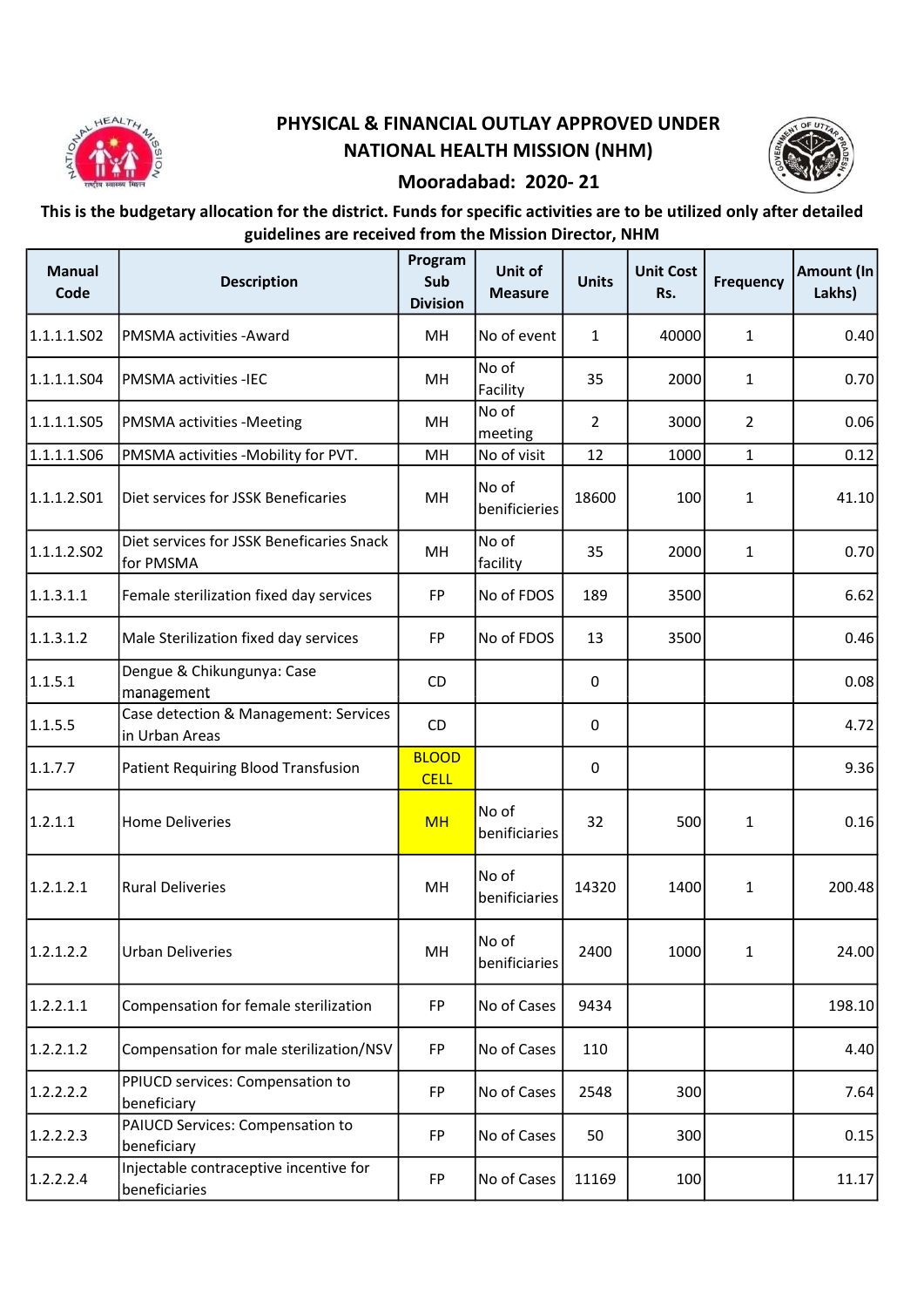| <b>Manual</b><br>Code | <b>Description</b>                                                                          | Program<br>Sub<br><b>Division</b> | Unit of<br><b>Measure</b> | <b>Units</b>   | <b>Unit Cost</b><br>Rs. | <b>Frequency</b> | Amount (In<br>Lakhs) |
|-----------------------|---------------------------------------------------------------------------------------------|-----------------------------------|---------------------------|----------------|-------------------------|------------------|----------------------|
| 1.2.3.2               | TB Patient Nutritional Support under<br>Nikshay Poshan Yojana                               | CD                                |                           | 0              |                         |                  | 194.81               |
| 1.3.1.1               | SNCU                                                                                        | <b>CH</b>                         | No of<br>Facility         | $\mathbf{1}$   |                         |                  | 10.00                |
| 1.3.1.2               | <b>NBSU</b>                                                                                 | <b>CH</b>                         | No of<br>Facility         | 3              | 5000                    | 12               | 1.80                 |
| 1.3.1.4               | <b>NRCs</b>                                                                                 | <b>CH</b>                         | No of<br>Facility         | $\mathbf{1}$   |                         |                  | 7.80                 |
| 1.3.1.6               | AH/ RKSK Clinics                                                                            | <b>RKSK</b>                       |                           | $\overline{2}$ |                         |                  | 0.32                 |
| 1.3.1.7.S01           | <b>Operational Cost for DEIC Center</b>                                                     | <b>RBSK</b>                       |                           | 0              |                         |                  | 3.60                 |
| 1.3.1.7.502           | Phone and Internet Charges for DEIC<br>Manager                                              | <b>RBSK</b>                       | no of DEIC<br>managers    | 0              | 2000                    | $\mathbf{1}$     | 0.02                 |
| 1.3.1.8               | District NCD Clinic                                                                         |                                   |                           | $\pmb{0}$      |                         |                  | 1.00                 |
| 1.3.1.9               | CHC NCD Clinic: Mobility, Miscellaneous<br>& Contingencies                                  | <b>NCD</b>                        |                           | 0              |                         |                  | 6.00                 |
| 1.3.1.18.1            | Meeting Costs/Office<br>expenses/Contingency etc TC)                                        |                                   |                           | 0              |                         |                  | 0.50                 |
| 1.3.2.4               | Consumables for computer including<br>provision for internet access for<br>strengthening RI | R <sub>l</sub>                    | No.                       | 0              | 1000                    | 12               | 0.12                 |
| 1.3.2.6.S01           | IMEP Services- BMW- DH                                                                      | <b>IMEP</b>                       |                           | 279            |                         |                  | 21.39                |
| 1.3.2.6.S02           | IMEP Services- BMW- CHC/BPHC                                                                | <b>IMEP</b>                       |                           | 188            |                         |                  | 14.41                |
| 1.3.2.6.503           | IMEP Services- BMW Block Level UPHC &<br>District Level UPHC                                | <b>IMEP</b>                       |                           | 52             |                         |                  | 3.99                 |
| 1.3.2.6.504           | <b>IMEP Services - BMW-MCH Wing</b>                                                         | <b>IMEP</b>                       |                           | 130            |                         |                  | 9.96                 |
| 1.3.2.6.S05           | <b>IMEP Services- BMW-TRAUMA CENTERS</b>                                                    | <b>IMEP</b>                       |                           | 10             |                         |                  | 0.77                 |
| 1.3.2.6.506           | IMEP Services- Machnized Cleaning - DH                                                      | <b>IMEP</b>                       |                           | 0              |                         |                  | 79.78                |
| 1.3.2.6.S07           | IMEP Services- Machnized Cleaning -<br>MCH Wing (100 Bed)                                   | <b>IMEP</b>                       |                           | $\mathbf{1}$   |                         |                  | 35.53                |
| 1.3.2.6.508           | IMEP Services- Mannual Laundry-DH &<br>MCH Wing (100 Bed)                                   | <b>IMEP</b>                       |                           | 0              |                         |                  | 11.52                |
| 1.3.2.6.509           | IMEP Services- Mechanized Laundry-50<br>District Level Hospital                             | <b>IMEP</b>                       |                           | $\mathbf{1}$   |                         |                  | 39.43                |
| 1.3.2.6.510           | IMEP Services- Cleaning - CHC/BPHC                                                          | <b>IMEP</b>                       |                           | 188            |                         |                  | 12.37                |
| 1.3.2.6.511           | <b>IMEP Services-Cleaning - MCH Wing</b>                                                    | <b>IMEP</b>                       |                           | 30             |                         |                  | 1.97                 |
| 1.3.2.6.512           | <b>IMEP Services-Cleaning -TRAUMA</b><br><b>CENTERS</b>                                     | <b>IMEP</b>                       |                           | 10             |                         |                  | 0.66                 |
| 1.3.2.6.513           | <b>IMEP Services-Cleaniness - Sub Centers</b>                                               | <b>IMEP</b>                       |                           | 271            |                         |                  | 16.26                |
| 1.3.2.6.S15           | POL for generator-DH                                                                        | <b>IMEP</b>                       |                           | $\pmb{0}$      |                         |                  | 6.30                 |
| 1.3.2.6.516           | POL for generator -CHC and BPHC                                                             | <b>IMEP</b>                       |                           | 0              |                         |                  | 12.60                |
| 2.1.3.1               | <b>Blood collection and Transport Vans</b>                                                  | <b>BLOOD</b><br><b>CELL</b>       | No of units               | $\pmb{0}$      | 660000                  | $\mathbf{1}$     | 6.60                 |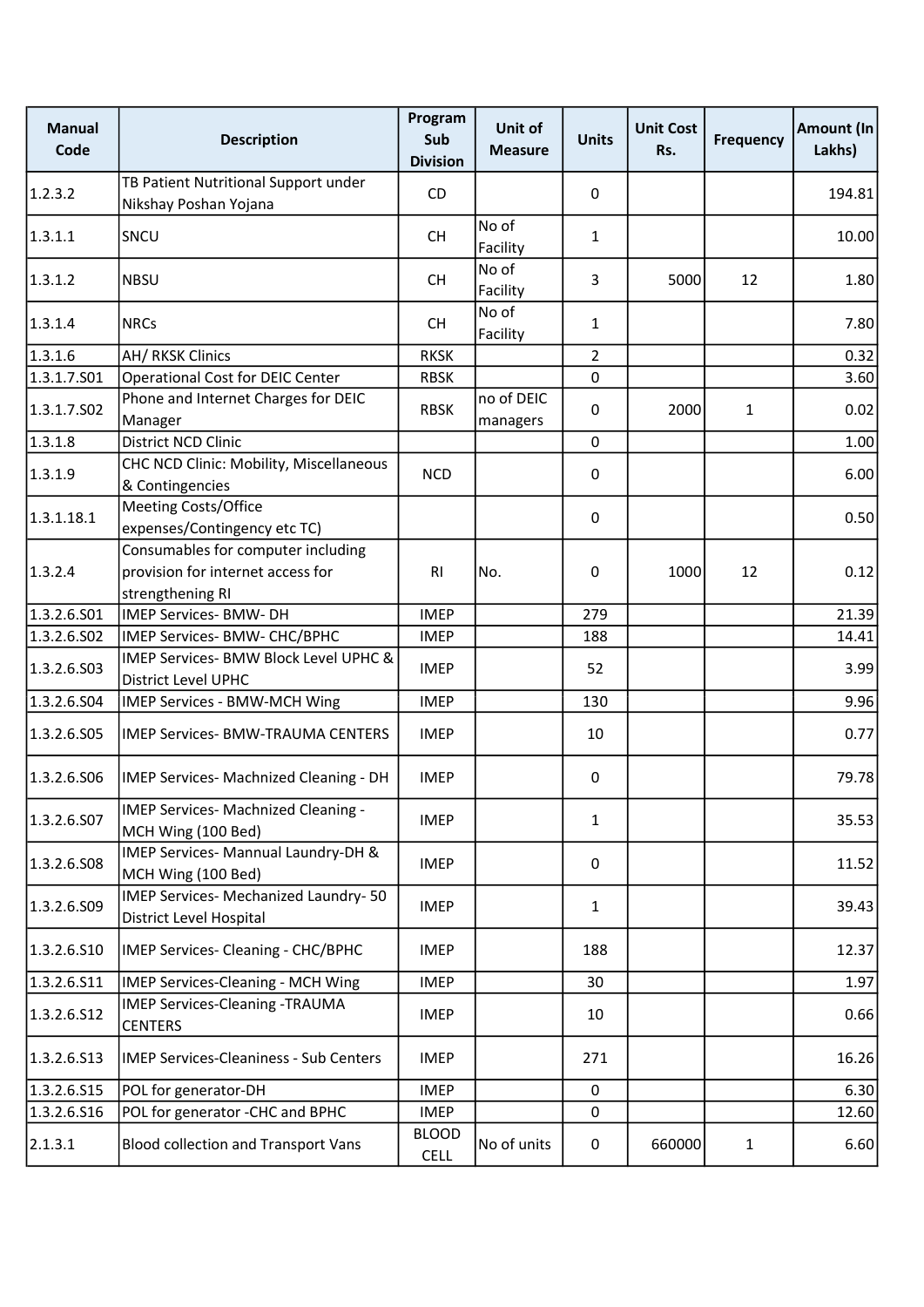| <b>Manual</b><br>Code | <b>Description</b>                                                                                                                                                                                  | Program<br>Sub<br><b>Division</b> | Unit of<br><b>Measure</b>               | <b>Units</b>   | <b>Unit Cost</b><br>Rs. | <b>Frequency</b> | Amount (In<br>Lakhs) |
|-----------------------|-----------------------------------------------------------------------------------------------------------------------------------------------------------------------------------------------------|-----------------------------------|-----------------------------------------|----------------|-------------------------|------------------|----------------------|
| 2.2.1                 | POL for Family Planning/Others                                                                                                                                                                      | <b>FP</b>                         | No of FDOS                              | 50             | 1000                    |                  | 0.50                 |
| 2.2.2                 | Mobility & Communication support for<br>AH counsellors & RKSK Coordinators                                                                                                                          | <b>RKSK</b>                       | No of<br>Councelor                      | $\overline{2}$ | 1200                    | 12               | 0.29                 |
| 2.2.3                 | Mobility support for RBSK Mobile health<br>team                                                                                                                                                     | <b>RBSK</b>                       | No of<br>vehicles                       | 16             | 33000                   | 12               | 63.36                |
| 2.2.4                 | Support for RBSK: CUG connection per<br>team and rental                                                                                                                                             | <b>RBSK</b>                       | No of teams                             | 16             | 200                     | 12               | 0.38                 |
| 2.3.1.1.2             | Monthly Village Health and Nutrition<br>Days                                                                                                                                                        | R <sub>l</sub>                    | no of<br>sessions                       | 6943           | 100                     | $\mathbf{1}$     | 6.94                 |
| 2.3.1.9               | Focus on slum & underserved areas in<br>urban areas/alternative vaccinator for<br>slums                                                                                                             | R <sub>1</sub>                    |                                         | 180            |                         |                  | 3.78                 |
| 2.3.1.10              | Mobility support for mobile health team/<br>TA/DA to vaccinators                                                                                                                                    | R <sub>l</sub>                    | No of<br>mobile<br>immunizati<br>on Van | 0              | 33000                   |                  | 5.94                 |
| 2.3.1.11              | Outreach for demand generation, testing<br>and treatment of Viral Hepatitis through<br>Mobile Medical Units/NGOs/CBOs/etc                                                                           | CD                                |                                         | 0              |                         |                  | 0.40                 |
| 2.3.2.3               | DMHP: Targeted interventions at<br>community level Activities &<br>interventions targeted at schools,<br>colleges, workplaces, out of school<br>adolescents, urban slums and suicide<br>prevention. | <b>NCD</b>                        |                                         | 0              |                         |                  | 6.00                 |
| 2.3.2.4               | Recurring grant for collection of eye balls<br>by eye banks and eye donation centres                                                                                                                | <b>NCD</b>                        |                                         | 0              |                         |                  | 3.00                 |
| 2.3.2.5               | Tobacco Cessation Centre (TCC): Weekly<br>FGD with the tobacco users                                                                                                                                | <b>NCD</b>                        |                                         | 0              |                         |                  | 0.52                 |
| 2.3.3.2               | Screening and free spectacles to school<br>children                                                                                                                                                 | <b>NCD</b>                        |                                         | 0              |                         |                  | 6.30                 |
| 2.3.3.3               | Screening and free spectacles for near<br>work to Old Person                                                                                                                                        | <b>NCD</b>                        |                                         | 0              |                         |                  | 6.30                 |
| 2.3.3.4.1             | Coverage of Public School                                                                                                                                                                           | <b>NCD</b>                        |                                         | 0              |                         |                  | 0.67                 |
| 2.3.3.4.2             | Coverage of Pvt. School                                                                                                                                                                             | <b>NCD</b>                        |                                         | $\mathbf 0$    |                         |                  | 2.00                 |
| 2.3.3.4.3             | Coverage of Public School in other's<br>school programme                                                                                                                                            | <b>NCD</b>                        |                                         | 0              |                         |                  | 1.33                 |
| 2.3.3.4.4             | Coverage of Pvt. School in other's school<br>programme                                                                                                                                              | <b>NCD</b>                        |                                         | 0              |                         |                  | 1.00                 |
| 2.3.3.4.5             | Sensitization campaign for college<br>students                                                                                                                                                      | <b>NCD</b>                        |                                         | $\pmb{0}$      |                         |                  | 2.00                 |
| 3.1.1.1.1             | JSY Incentive to ASHA                                                                                                                                                                               | <b>MH</b>                         | No of ASHA                              | 12000          | 600                     | $\mathbf{1}$     | 72.00                |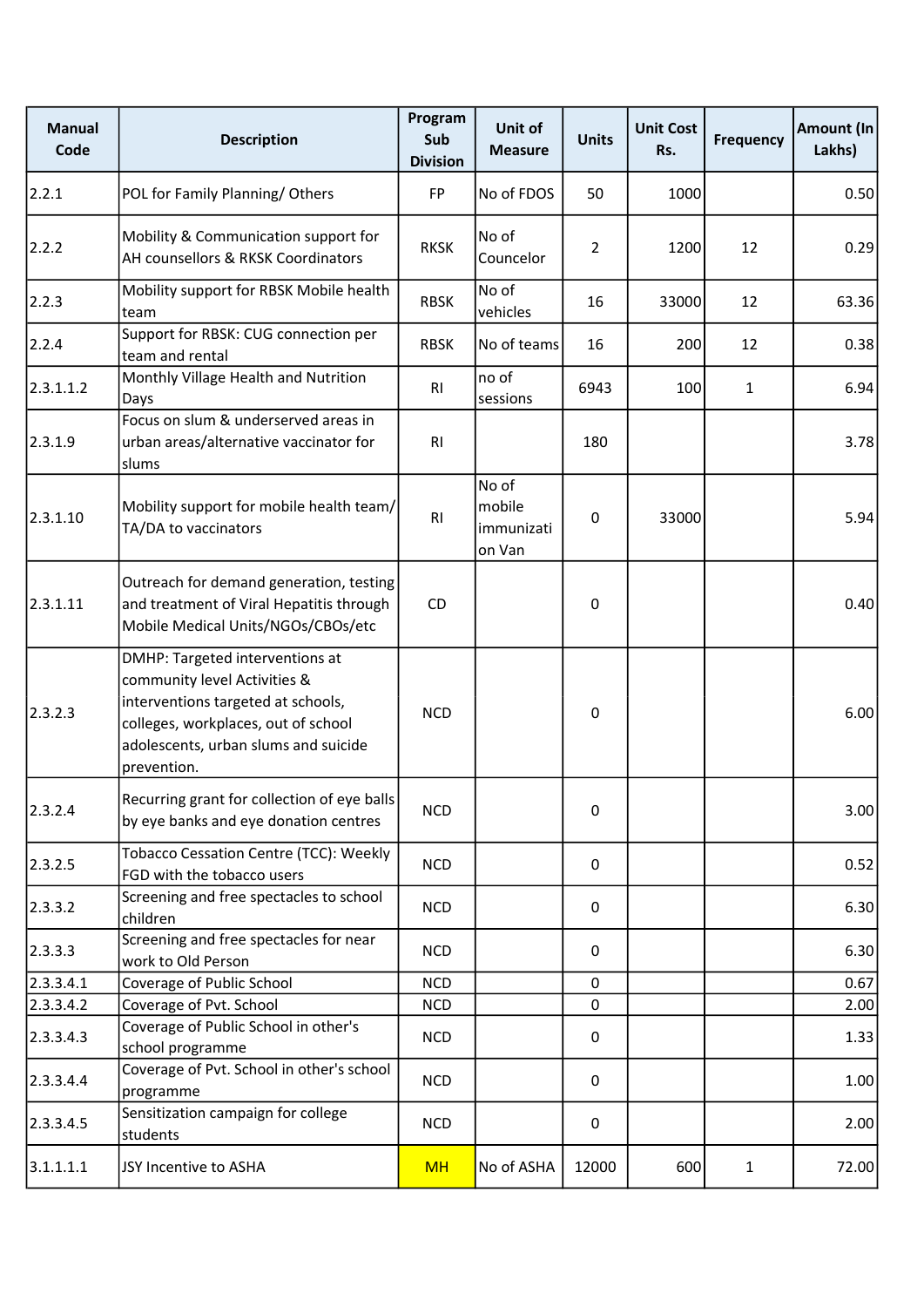| <b>Manual</b><br>Code | <b>Description</b>                                                                                                | Program<br>Sub<br><b>Division</b> | Unit of<br><b>Measure</b>      | <b>Units</b> | <b>Unit Cost</b><br>Rs. | <b>Frequency</b> | Amount (In<br>Lakhs) |
|-----------------------|-------------------------------------------------------------------------------------------------------------------|-----------------------------------|--------------------------------|--------------|-------------------------|------------------|----------------------|
| 3.1.1.1.2             | ASHA incentive under MAA programme<br>@ Rs 100 per ASHA for quarterly<br>mother's meeting                         | <b>CH</b>                         | No of<br>meetings              | 1788         | 100                     |                  | 3.58                 |
| 3.1.1.1.3.501         | Incentive for Home Based Newborn Care<br>programme Rural                                                          | <b>CH</b>                         | No of<br>newborn               | 46098        | 250                     | $\mathbf{1}$     | 115.25               |
| 3.1.1.1.5             | Incentive for referral of SAM cases to<br>NRC and for follow up of discharge SAM<br>children from NRCs            | <b>CH</b>                         | No of Child                    | 860          | 150                     | $\mathbf{1}$     | 0.26                 |
| 3.1.1.1.6             | Incentive for National Deworming Day<br>for mobilising out of school children                                     | <b>RKSK</b>                       | No of ASHA                     | 5050         | 100                     | $\mathbf{1}$     | 5.05                 |
| 3.1.1.1.7             | Incentive for IDCF for prophylactic<br>distribution of ORS to family with under-<br>five children.                | <b>CH</b>                         | No of ASHA                     | 1788         | 100                     | $\mathbf{1}$     | 1.79                 |
| 3.1.1.1.9             | National Iron Plus Incentive for<br>mobilizing children and/or ensuring<br>compliance and reporting (6-59 months) | <b>CH</b>                         | No of ASHA                     | 1662         | 50                      | $\mathbf{1}$     | 4.99                 |
| 3.1.1.1.11            | ASHA Incentive under Immunzation                                                                                  | RI                                | no of<br>children              | 63836        | 225                     | $\mathbf{1}$     | 143.63               |
| 3.1.1.1.12            | Incentive to ASHA for Quaterly Visit<br>Under HBYC program                                                        | <b>CH</b>                         | No of Child<br>/ 5 visits      | 13268        | 250                     | $\mathbf{1}$     | 33.17                |
| 3.1.1.1.13.50         | ASHA incentive for HRP identification<br>and follow up                                                            | MH                                | No of ASHA                     | 1750         | 300                     | $\mathbf{1}$     | 5.25                 |
| 3.1.1.2.1             | ASHA Incentives under Saas Bahu<br>Sammellan                                                                      | <b>FP</b>                         | No of Saas<br>Bahu<br>Sammelan | 1469         | 100                     |                  | 1.47                 |
| 3.1.1.2.2             | ASHA Incentives under Nayi Pehl Kit                                                                               | FP                                | No of Nayi<br>Pahel Kit        | 7056         | 100                     |                  | 7.06                 |
| 3.1.1.2.4             | ASHA PPIUCD incentive for<br>accompanying the client for PPIUCD<br>insertion                                      | <b>FP</b>                         |                                | 2548         | 150                     |                  | 3.82                 |
| 3.1.1.2.5             | ASHA PAIUCD incentive for<br>accompanying the client for PAIUCD<br>insertion                                      | <b>FP</b>                         |                                | 116          | 150                     |                  | 0.17                 |
|                       | ASHA incentive under ESB scheme for<br>3.1.1.2.6.S01 promoting spacing of births between 02<br>children           | <b>FP</b>                         | No of Clints                   | 2330         | 500                     |                  | 11.65                |
|                       | ASHA incentive under ESB scheme for<br>3.1.1.2.6.S02 promoting spacing of 02 years after<br>marriage              | <b>FP</b>                         | No of Clints                   | 2330         | 500                     |                  | 11.65                |
| 3.1.1.2.7             | ASHA incentive under ESB scheme for<br>promoting Adoption of Limiting Method<br>upto Two Children                 | <b>FP</b>                         | No of Clints                   | 292          | 1000                    |                  | 2.92                 |
| 3.1.1.2.9.501         | ASHA incentive for injectable<br>contraceptive                                                                    | FP                                | No of Cases                    | 7818         | 100                     |                  | 7.82                 |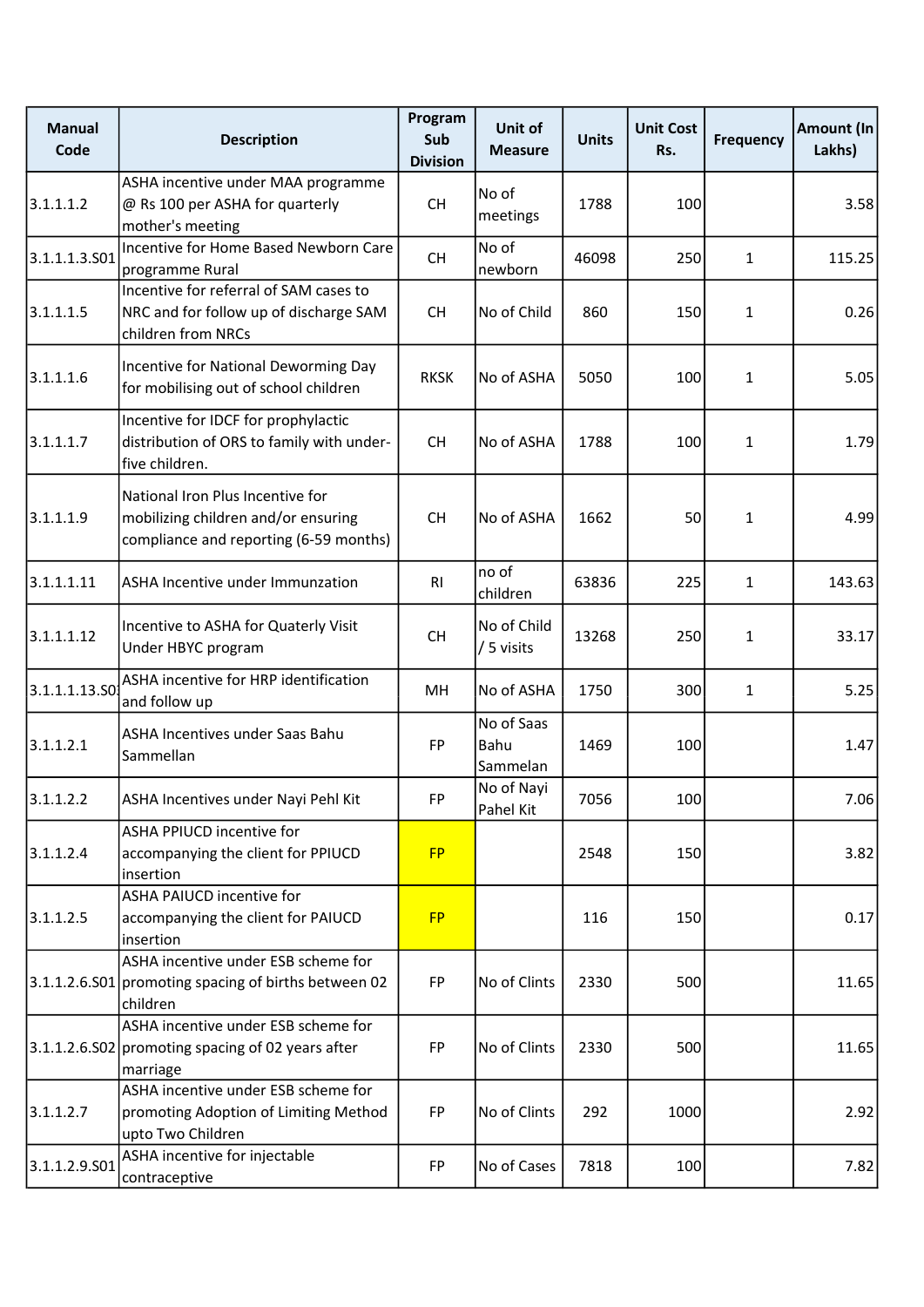| <b>Manual</b><br>Code   | <b>Description</b>                                                                                                        | Program<br>Sub<br><b>Division</b> | Unit of<br><b>Measure</b>      | <b>Units</b> | <b>Unit Cost</b><br>Rs. | <b>Frequency</b> | Amount (In<br>Lakhs) |
|-------------------------|---------------------------------------------------------------------------------------------------------------------------|-----------------------------------|--------------------------------|--------------|-------------------------|------------------|----------------------|
|                         | Reimbursement of travel expenses for<br>3.1.1.2.9.S02 accompanying a women to facility for<br>medical abortion            | <b>FP</b>                         | No of Cases                    | 120          | 225                     |                  | 0.27                 |
|                         | Reimbursement of travel expenses for<br>3.1.1.2.9.S03 accompanying a women to facility for<br>surgical abortion (MVA/EVA) | FP                                | No of Cases                    | 120          | 150                     |                  | 0.18                 |
| 3.1.1.4.2               | ASHA Incentive for Dengue and<br>Chikungunya                                                                              |                                   |                                | 0            |                         |                  | 21.02                |
| 3.1.1.4.8.1             | ASHA incentive for detection of leprosy                                                                                   |                                   |                                | 378          |                         |                  | 0.95                 |
| 3.1.1.4.8.2             | ASHA Incentive for PB (Treatment<br>completion)                                                                           |                                   |                                | 227          |                         |                  | 0.91                 |
| 3.1.1.4.8.3             | ASHA Incentive for MB (Treatment<br>completion)                                                                           |                                   |                                | 151          |                         |                  | 0.91                 |
| 3.1.1.4.9               | ASHA Involvement under NLEP -<br>Sensitisation                                                                            |                                   |                                | 500          |                         |                  | 0.50                 |
| 3.1.1.5.2.S03           | ASHA Incentive Filling of CBAC forms<br>Under HWC                                                                         | <b>CP</b>                         |                                | 0            |                         |                  | 11.50                |
| 3.1.1.5.2.504           | ASHA Incentive for Mobilising, Screening<br>and Follow Up Under HWC                                                       | CP                                |                                | $\mathbf 0$  |                         |                  | 11.50                |
| 3.1.1.6.1               | ASHA incentives for routine activities                                                                                    | <b>CP</b>                         |                                | 2102         |                         |                  | 504.48               |
|                         | 3.1.1.6.3.S04 Incentive to ASHA Facilitator                                                                               | <b>CP</b>                         |                                | 111          |                         |                  | 5.99                 |
| 3.1.1.6.3.S05           | Incentive to ASHA for Health Promotion<br>Day                                                                             | <b>CP</b>                         |                                | 2102         |                         |                  | 50.45                |
|                         | 3.1.1.6.3.S06 Incentive to ASHA under PMMVY                                                                               | <b>CP</b>                         |                                | 12612        |                         |                  | 12.61                |
|                         | 3.1.1.6.3.507 Incentive to ASHA Facilitator for<br><b>CBAC, HRP and SAM Tracking</b>                                      | <b>CP</b>                         |                                | 111          |                         |                  | 16.65                |
| 3.1.2.8.SO <sub>2</sub> | Training under HBYC TOT at District Level<br>& Block Level Training                                                       | <b>CH</b>                         | No of Batch                    | 149          |                         |                  | 63.02                |
| 3.1.3.1                 | Supervision costs by ASHA facilitators(12<br>months)                                                                      | <b>CP</b>                         |                                | 111          |                         |                  | 79.92                |
| 3.1.3.2                 | Support provisions to ASHA (Uniform)                                                                                      | <b>CP</b>                         |                                | 2213         |                         |                  | 13.28                |
| 3.1.3.3                 | Awards to ASHA's/Link workers                                                                                             | CP                                |                                | 0            |                         |                  | 7.25                 |
| 3.1.3.4                 | Mobilization of children through ASHA or<br>other mobilizers                                                              | RI                                | No of<br>session               | 55546        | 150                     | $\mathbf{1}$     | 83.32                |
| 3.1.3.5.501             | Incentive for other link workers for<br>Prepration of Due List of Childrens to be<br>immunized                            | R <sub>l</sub>                    | No of<br>session               | 15312        | 100                     | $\mathbf{1}$     | 15.31                |
| 3.2.1.502               | Other activities under Mission Parivar<br>Vikas: Demand Generation (Saas Bahu<br>Sammellan)                               | FP                                | No of Saas<br>Bahu<br>Sammelan | 1469         | 1500                    |                  | 22.03                |
| 3.2.3.1.1               | Treatment Supporter Honorarium (Rs<br>1000)                                                                               |                                   |                                | 0            |                         |                  | 38.96                |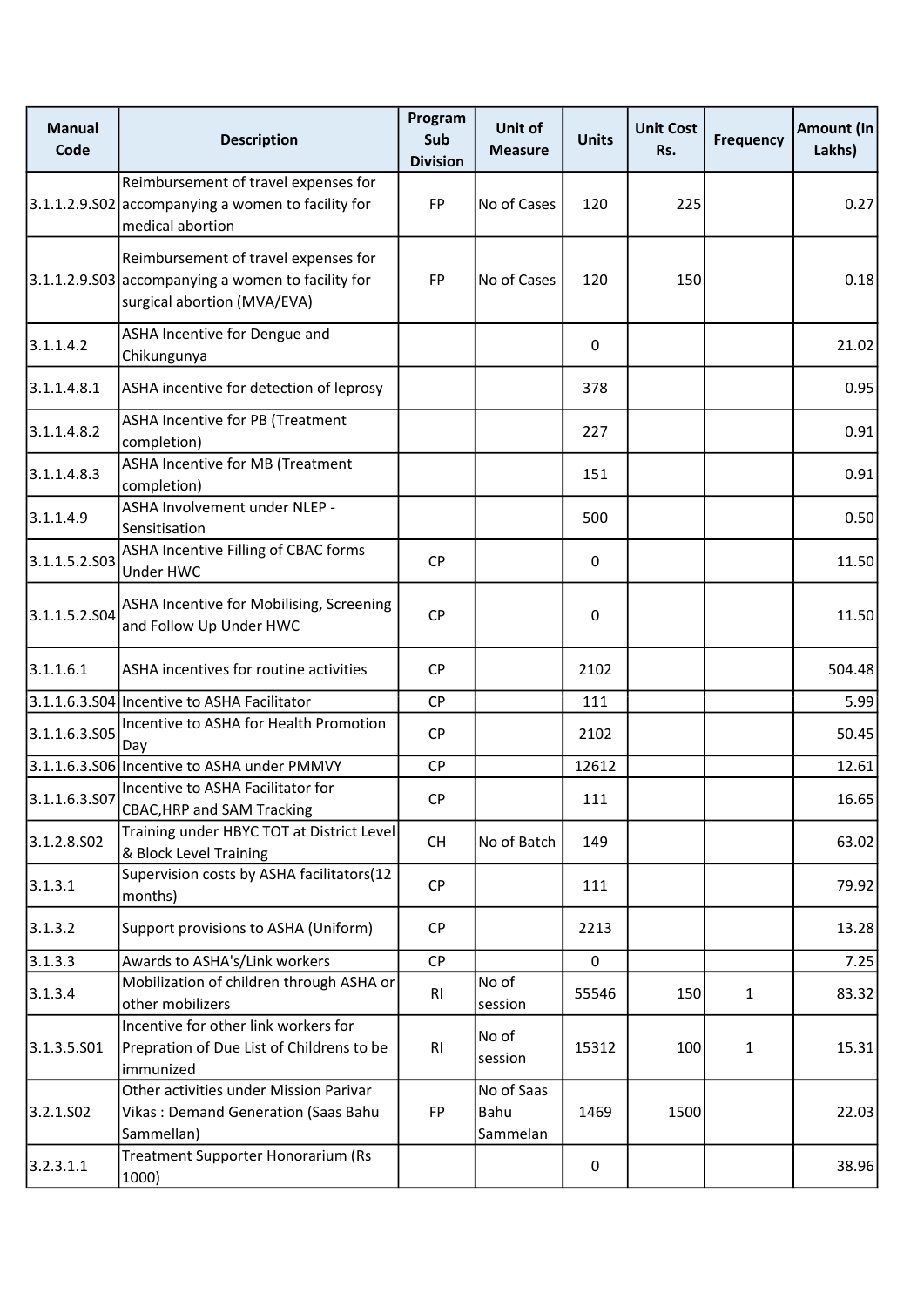| <b>Manual</b><br>Code | <b>Description</b>                                                                                                             | Program<br>Sub<br><b>Division</b> | <b>Unit of</b><br><b>Measure</b> | <b>Units</b> | <b>Unit Cost</b><br>Rs. | <b>Frequency</b> | <b>Amount (In</b><br>Lakhs) |
|-----------------------|--------------------------------------------------------------------------------------------------------------------------------|-----------------------------------|----------------------------------|--------------|-------------------------|------------------|-----------------------------|
| 3.2.3.1.2             | Treatment Supporter Honorarium (Rs<br>5000)                                                                                    |                                   |                                  | 0            |                         |                  | 5.92                        |
| 3.2.3.1.3             | Incentive for informant (Rs 500)                                                                                               |                                   |                                  | $\mathbf 0$  |                         |                  | 4.38                        |
| 3.2.3.2               | Incentives for Peer Educators under<br><b>NVHCP</b>                                                                            |                                   |                                  | 0            |                         |                  | 0.90                        |
| 3.2.3.4.S01           | Incentive for community<br>volunteers/supervisors /LT etc<br>undertaking ACF                                                   |                                   |                                  | 0            |                         |                  | 46.32                       |
| 3.2.5.2.1             | Dengue & Chikungunya: Vector Control,<br>environmental management & fogging<br>machine                                         |                                   |                                  | 0            |                         |                  | 16.03                       |
| 3.3.3.2               | Training of PRI's representatives/ Police<br>personnel/ Teachers/ Transport<br>personnel/ NGO personnel/ other<br>stakeholders |                                   |                                  | 0            |                         |                  | 0.30                        |
| 3.3.4.S01             | <b>AAA Platform</b>                                                                                                            |                                   |                                  | 4844         |                         |                  | 21.80                       |
| 4.1.1                 | <b>District Hospitals</b>                                                                                                      | <b>CP</b>                         |                                  | 2            |                         |                  | 10.00                       |
| 4.1.3                 | <b>Community Health Centers</b>                                                                                                | <b>CP</b>                         |                                  | 8            |                         |                  | 20.00                       |
| 4.1.4                 | <b>Primary Health Centers</b>                                                                                                  | CP                                |                                  | 29           |                         |                  | 25.38                       |
| 4.1.5                 | <b>Sub Centers</b>                                                                                                             | <b>CP</b>                         |                                  | 268          |                         |                  | 32.16                       |
| 4.1.6                 | Village Health Sanitation & Nutrition<br>Committee                                                                             | <b>CP</b>                         |                                  | 983          |                         |                  | 58.98                       |
| 4.1.7.S01             | H&WC Additional Untied Grant-SC                                                                                                | <b>CP</b>                         |                                  | $\pmb{0}$    |                         |                  | 21.90                       |
| 4.1.7.S02             | H&WC Additional Untied Grant-PHC                                                                                               | <b>CP</b>                         |                                  | $\Omega$     |                         |                  | 10.00                       |
| 5.1.1.2.8             | Infrastructure strengthening of SC to<br>H&WC                                                                                  | <b>CP</b>                         |                                  | 0            |                         |                  | 462.00                      |
| 5.3.3                 | Blood bank/ Blood storage/ Day care<br>centre for hemoglobinopathies                                                           | <b>BLOOD</b><br><b>CELL</b>       |                                  | 0            |                         |                  | 4.50                        |
| 5.3.9                 | Safety Pits                                                                                                                    | R1                                | No.                              | 11           | 6000                    | $\mathbf{1}$     | 0.66                        |
| 5.3.14                | Civil Works under RNTCP                                                                                                        | <b>CD</b>                         |                                  | $\Omega$     |                         |                  | 3.78                        |
| 6.1.1.1.1             | MVA / EVA for Safe Abortion services                                                                                           | FP/CAC                            | No of MVA/<br><b>EVA kits</b>    | 20           | 3000                    |                  | 0.60                        |
| 6.1.1.2.3 SO1         | Procurement Of Equipment for Skill Lab<br><b>Under SAANS at District Level</b>                                                 | CH                                | No of<br>Equipment               | 1            |                         |                  | 2.50                        |
|                       | Procurement Of Hand held Pulse<br>6.1.1.2.3.S02 Oximeter and nebulizer under SAANS at<br>District Level                        | CH                                | No of<br>Equipment               | 40           |                         |                  | 3.60                        |
| 6.1.1.3.5             | <b>PPIUCD forceps</b>                                                                                                          | <b>FP</b>                         | No of Kallys<br>forceps          | 5            | 1000                    |                  | 0.05                        |
| 6.1.1.5.1             | Equipment for Mobile health teams                                                                                              | <b>RBSK</b>                       | No of teams                      | 16           | 5000                    | $\mathbf{1}$     | 0.80                        |
| 6.1.1.15.2            | Equipment for IHIP                                                                                                             |                                   |                                  | 0            |                         |                  | 0.60                        |
| 6.1.1.17.1            | Equipments                                                                                                                     |                                   |                                  | 0            |                         |                  | 0.05                        |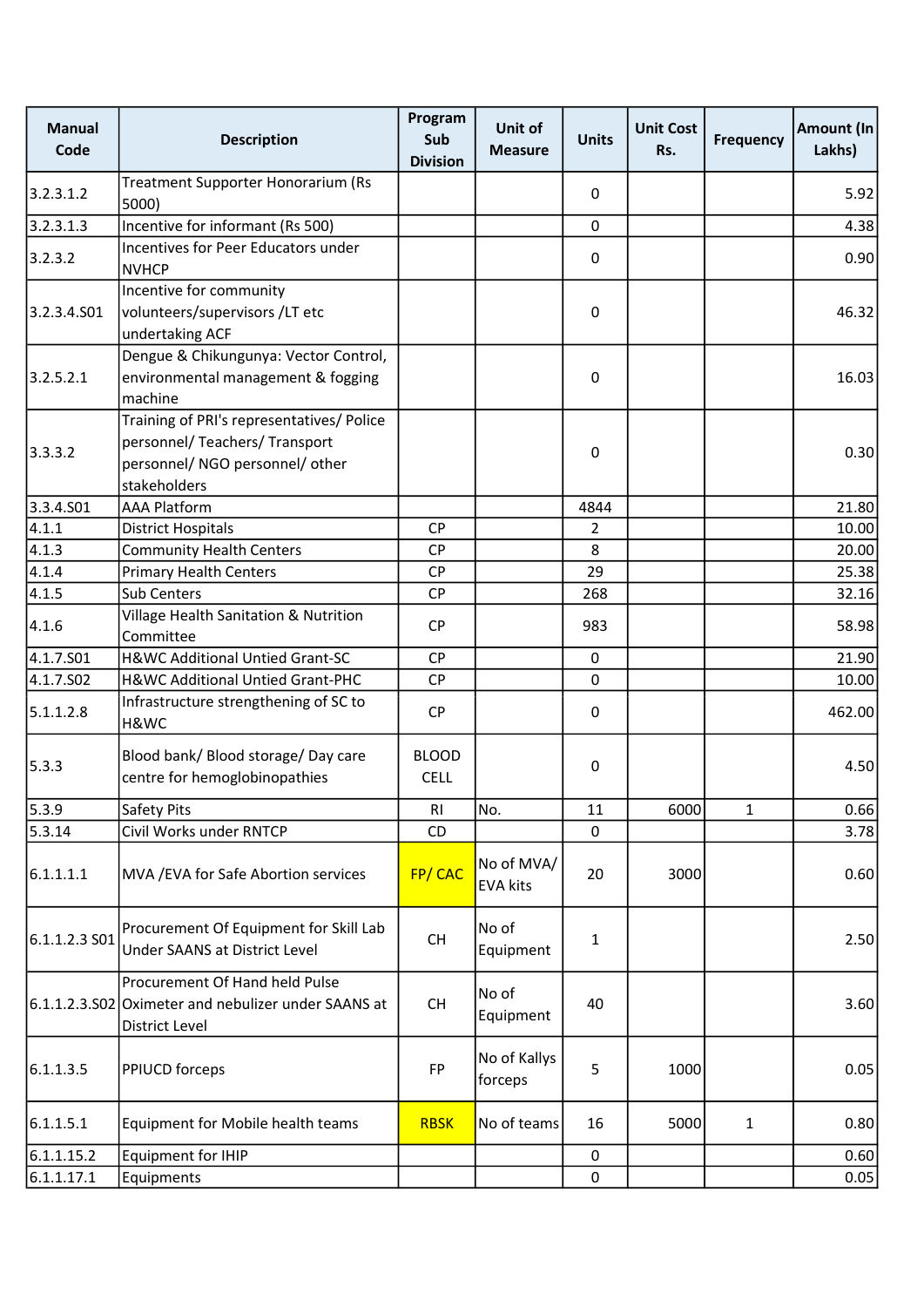| <b>Manual</b><br>Code | <b>Description</b>                                                       | Program<br>Sub<br><b>Division</b> | Unit of<br>Measure      | <b>Units</b> | <b>Unit Cost</b><br>Rs. | <b>Frequency</b> | Amount (In<br>Lakhs) |
|-----------------------|--------------------------------------------------------------------------|-----------------------------------|-------------------------|--------------|-------------------------|------------------|----------------------|
| 6.1.1.18.1            | Procurement of Equipment                                                 |                                   |                         | 0            |                         |                  | 1.50                 |
| 6.1.1.19.3            | Grant-in-aid for Vision Centre (PHC)<br>(Govt.)                          |                                   |                         | 0            |                         |                  | 1.00                 |
| 6.1.1.21.1            | Recurring GIA: Machinery & Equipment<br>for DH                           |                                   |                         | 0            |                         |                  | 1.50                 |
| 6.1.1.21.4            | Non-recurring GIA: Machinery &<br><b>Equipment for CHC</b>               |                                   |                         | 0            |                         |                  | 2.50                 |
| 6.1.2.3.1             | <b>MCR</b>                                                               |                                   |                         | 500          |                         |                  | 2.00                 |
| 6.1.2.3.2             | Aids/Appliance                                                           |                                   |                         | 0            |                         |                  | 0.17                 |
| 6.1.2.5.1             | Tablets; software for H&WC and ANM/<br><b>MPW</b>                        | <b>CP</b>                         |                         | 0            |                         |                  | 1.00                 |
| 6.1.3.1.3             | <b>Equipment Maintenance</b>                                             |                                   |                         | $\mathbf 0$  |                         |                  | 2.18                 |
| 6.2.1.2               | Drugs for Safe Abortion (MMA)                                            | FP/CAC                            | No of<br><b>Tablets</b> | 300          |                         |                  | 0.04                 |
| 6.2.1.7.5.S01         | Drugs & Consumables Normal Delivery<br>L1 Facility                       | MH                                | No of<br>benificieries  | 2300         | 100                     |                  | 0.46                 |
| 6.2.1.7.5.S02         | Drugs & Consumables Normal Delivery<br>L <sub>2</sub> Facility           | MH                                | No of<br>benificieries  | 11100        | 200                     | $\mathbf{1}$     | 4.44                 |
| 6.2.1.7.5.S03         | Drugs & Consumables Normal Delivery<br>L3 Facility                       | MH                                | No of<br>benificieries  | 6200         | 300                     | 1                | 4.96                 |
| 6.2.1.7.5.S04         | Drugs & Consumables Caesarean<br>Delivery L3 Facility                    | MH                                | No of<br>benificieries  | 1300         | 1800                    | $\mathbf{1}$     | 4.68                 |
| 6.2.1.7.5.S08         | Drugs & Consumables Safe Dilivery Kit<br>for HIV infected Pregnant Women | MH                                | No of<br>benificieries  | 185          | 1500                    | $\mathbf{1}$     | 2.78                 |
| 6.2.2.9               | AEFI kit under RI Program                                                | R <sub>l</sub>                    | No.                     | 55           | 200                     | $\mathbf{1}$     | 0.11                 |
| 6.2.3.1               | Nayi Pehl Kit                                                            | FP                                | No of Nayi<br>Pahel Kit | 7056         | 220                     |                  | 15.52                |
| 6.2.5.1               | Medicine for Mobile health team                                          | <b>RBSK</b>                       | No of teams             | 16           | 5000                    | $\mathbf{1}$     | 0.80                 |
| 6.2.6.4               | Replenishment of ASHA HBNC kits                                          | <b>CP</b>                         |                         | 1987         |                         |                  | 2.98                 |
| 6.2.8.1               | Red/Black plastic bags et                                                | RI                                | No of<br>session        | 69432        | 10                      | $\mathbf{1}$     | 6.94                 |
| 6.2.8.2               | Bleach/Hypochlorite solution/ Twin<br>bucket and hub cutter              | RI                                |                         | 18           |                         |                  | 0.27                 |
| 6.2.9.1               | AYUSH drugs for DH / CHC / PHC                                           | AYUSH                             |                         | 25           |                         |                  | 12.50                |
| 6.2.10.1              | <b>Consumables for NOHP</b>                                              |                                   |                         | 0            |                         |                  | 5.00                 |
| 6.2.12.1              | Chloroquine phosphate tablets                                            |                                   |                         | $\pmb{0}$    |                         |                  | 0.25                 |
| 6.2.12.2              | Primaquine tablets 2.5 mg                                                |                                   |                         | $\pmb{0}$    |                         |                  | 0.13                 |
| 6.2.12.3              | Primaquine tablets 7.5 mg                                                |                                   |                         | $\pmb{0}$    |                         |                  | 0.25                 |
| 6.2.12.10             | Pyrethrum extract 2% for spare spray                                     |                                   |                         | 0            |                         |                  | 2.71                 |
| 6.2.13.1              | Supportive drugs, lab. Reagents                                          |                                   |                         | $\pmb{0}$    |                         |                  | 0.68                 |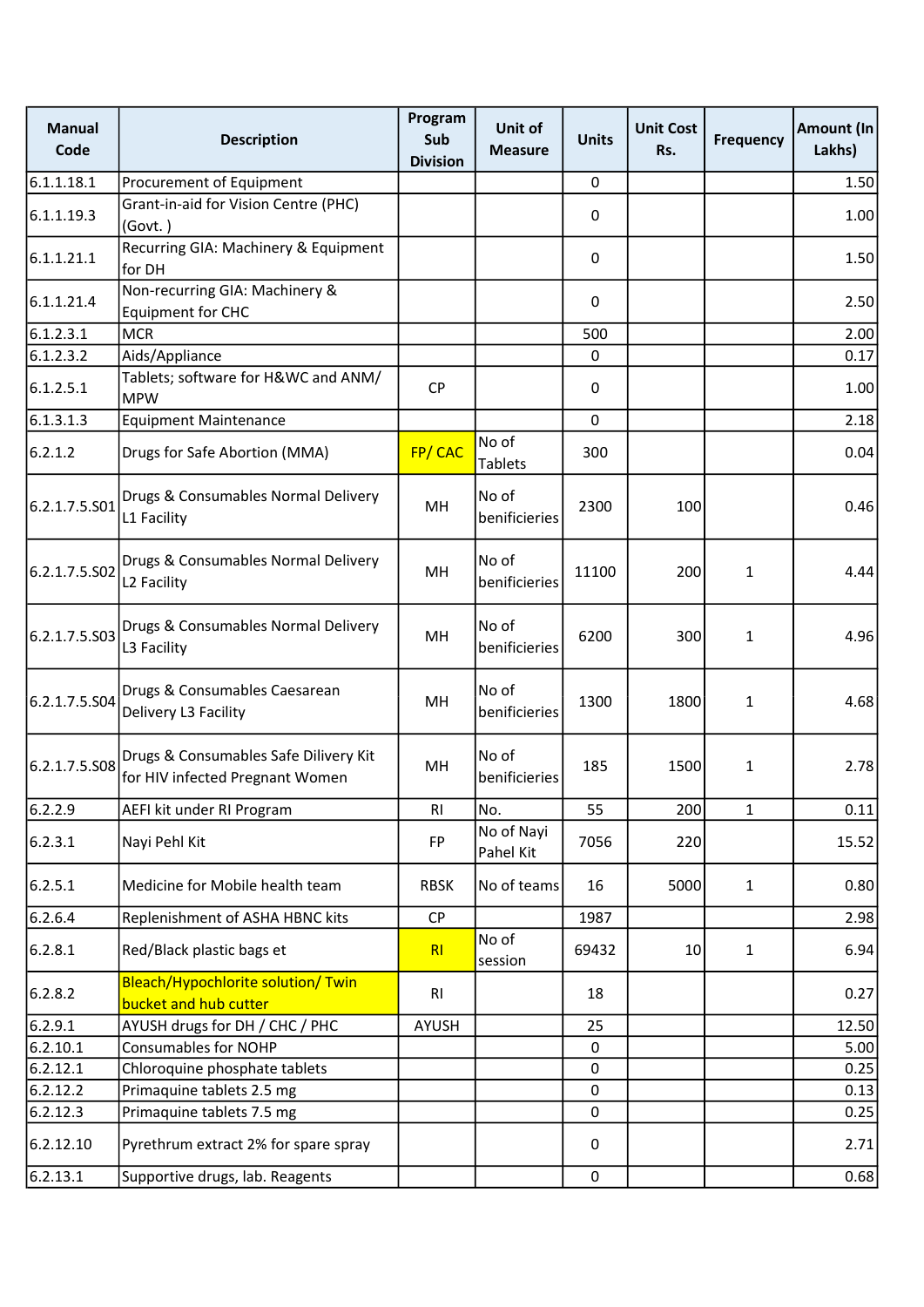| <b>Manual</b><br>Code | <b>Description</b>                                                                               | Program<br>Sub<br><b>Division</b> | Unit of<br><b>Measure</b> | <b>Units</b>   | <b>Unit Cost</b><br>Rs. | <b>Frequency</b> | <b>Amount (In</b><br>Lakhs) |
|-----------------------|--------------------------------------------------------------------------------------------------|-----------------------------------|---------------------------|----------------|-------------------------|------------------|-----------------------------|
| 6.2.14.1              | <b>Laboratory Materials</b>                                                                      |                                   |                           | 0              |                         |                  | 22.60                       |
| 6.2.14.2              | Procurement of Drugs                                                                             |                                   |                           | $\mathbf 0$    |                         |                  | 11.68                       |
| 6.2.15.1              | Assistance for<br>consumables/drugs/medicines to the<br>Govt./District Hospital for Cat sx etc   | <b>NCD</b>                        |                           | 0              |                         |                  | 19.37                       |
| 6.2.18.1              | Procurement of medicine &<br>consumables for TCC under NTCP                                      |                                   |                           | 0              |                         |                  | 2.00                        |
| 6.2.19.1              | Drugs & supplies for District NCD Clinic                                                         |                                   |                           | $\mathbf 0$    |                         |                  | 12.00                       |
| 6.2.19.3              | Drugs & supplies for CHC NCD Clinic                                                              |                                   |                           | $\mathbf 0$    |                         |                  | 12.00                       |
| 6.2.19.4              | Drugs & supplies for PHC level                                                                   |                                   |                           | $\mathbf 0$    |                         |                  | 9.25                        |
| 6.2.19.5              | Drugs & supplies for Sub-Centre level                                                            |                                   |                           | 0              |                         |                  | 35.75                       |
| 6.2.22.1              | Cost of Lab recurring expences for H &<br>WC                                                     | <b>CP</b>                         |                           | $\mathbf 0$    |                         |                  | 27.90                       |
| 6.2.23.3              | Consumables for laboratory under<br><b>NVHCP</b>                                                 |                                   |                           | 0              |                         |                  | 0.50                        |
| 6.4.3.S01             | Free Diagnostics for Pregnant women<br>under JSSK - USG on PPP for PMSMA                         | MH                                | No of USG                 | 1100           | 300                     | $\mathbf{1}$     | 3.30                        |
| 6.4.3.SO <sub>2</sub> | Free Diagnostics for Pregnant women<br>under JSSK- AVD for for HIV & Syphilis at<br><b>VHNDs</b> | MH                                | No of AVD                 | 398            | 25                      | $\mathbf{1}$     | 10.35                       |
| 6.4.3.S03             | Free Diagnostics for Pregnant women<br>under JSSK-MH                                             | <b>MH</b>                         | No of<br>benificieries    | 83500          | 200                     | 1                | 26.72                       |
| 6.4.4                 | Free Diagnostics for Sick infants under<br><b>JSSK</b>                                           | <b>CH</b>                         | No of units               | $\mathbf{1}$   |                         |                  | 1.20                        |
| 7.5.2                 | Any Other                                                                                        |                                   |                           | 0              |                         |                  | 7.79                        |
| 8.1.1.1               | <b>ANMs</b>                                                                                      | MH                                |                           | 110            |                         |                  | 244.34                      |
| 8.1.1.2.501           | Staff Nurses-100 Beded MCH Wing                                                                  | MН                                |                           | 31             |                         |                  | 74.63                       |
| 8.1.1.2.505           | Staff Nurses-MH                                                                                  | MH                                |                           | 36             |                         |                  | 120.95                      |
| 8.1.1.2.511           | Staff Nurse - HWC                                                                                | <b>CP</b>                         |                           | 0              |                         |                  | 37.42                       |
| 8.1.1.5.501           | Laboratory Technicians - 100 Beded MCH<br>Wing                                                   | MH                                |                           | 6              |                         |                  | 12.38                       |
| 8.1.1.5.502           | Laboratory Technicians -HR                                                                       |                                   |                           | 8              |                         |                  | 20.41                       |
| 8.1.1.5.504           | Laboratory Technicians - RNTCP                                                                   |                                   |                           | 0              |                         |                  | 48.16                       |
| 8.1.1.6.505           | OT Technician                                                                                    | <b>MH</b>                         |                           | 3              |                         |                  | 7.56                        |
| 8.1.1.6.506           | OT Technician-MCH Wing                                                                           | <b>MH</b>                         |                           | $\overline{2}$ |                         |                  | 3.95                        |
| 8.1.1.9               | Radiographer/ X-ray technician                                                                   |                                   |                           | $\overline{4}$ |                         |                  | 10.13                       |
| 8.1.1.10.S02          | Physiotherapist/ Occupational Therapist-<br>CD-NLEP                                              | CD                                |                           | 0              |                         |                  | 4.83                        |
| 8.1.1.12              | Others (Para Medical Worker)-NLEP                                                                | CD                                |                           | $\mathbf 0$    |                         |                  | 34.02                       |
| 8.1.2.1.501           | Obstetricians and Gynaecologists -100<br><b>Beded MCH Wing</b>                                   | MH                                |                           | 3              |                         |                  | 21.60                       |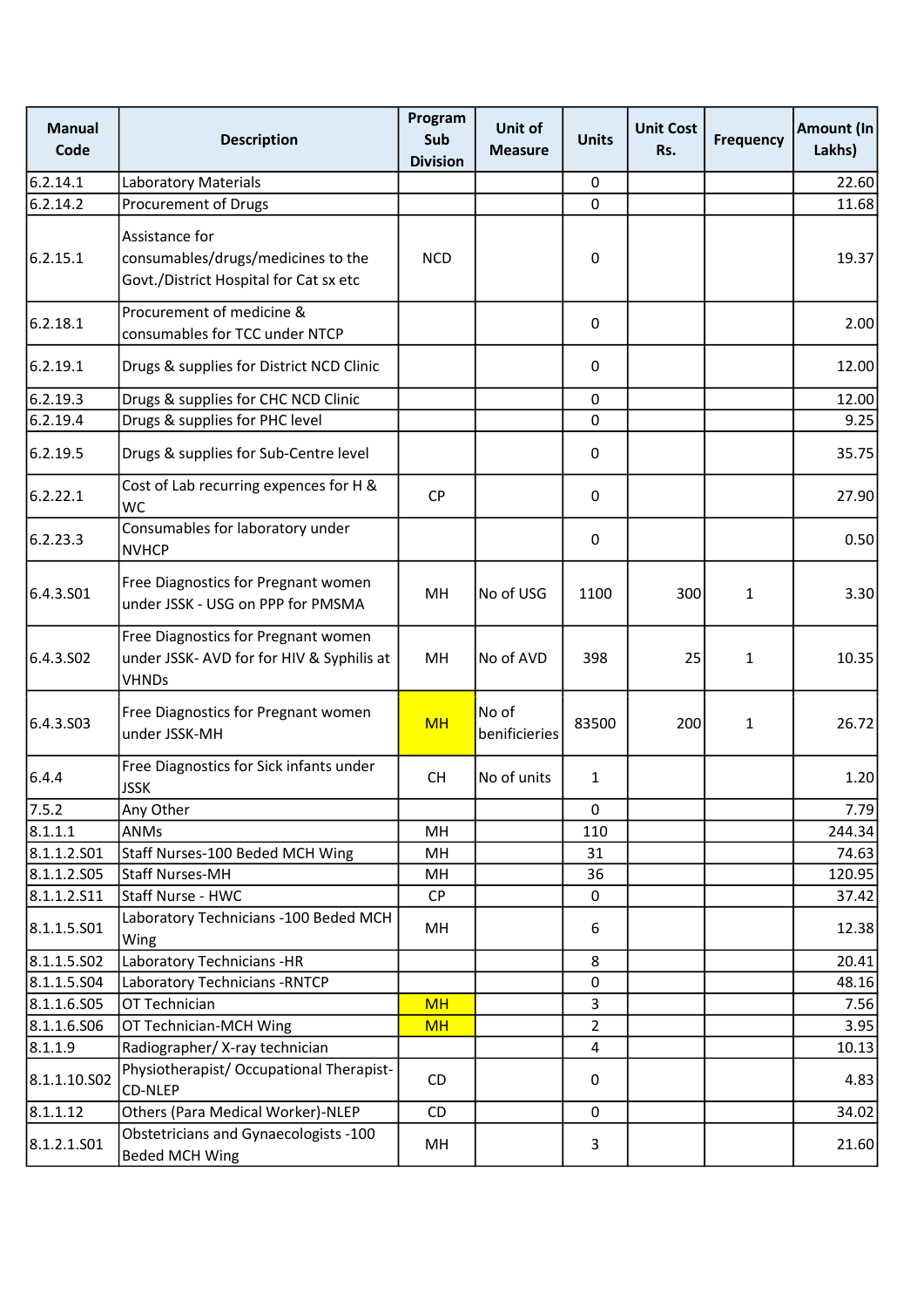| <b>Manual</b><br>Code       | <b>Description</b>                                                                                    | Program<br>Sub<br><b>Division</b> | Unit of<br><b>Measure</b> | <b>Units</b>   | <b>Unit Cost</b><br>Rs. | <b>Frequency</b> | Amount (In<br>Lakhs) |
|-----------------------------|-------------------------------------------------------------------------------------------------------|-----------------------------------|---------------------------|----------------|-------------------------|------------------|----------------------|
| 8.1.2.1.S04                 | Obstetricians and Gynaecologists -MH                                                                  | MH                                |                           | 4              |                         |                  | 43.20                |
| 8.1.2.2.S01                 | Paediatricians- 100 Beded MCH Wing                                                                    | MН                                |                           | 3              |                         |                  | 29.52                |
| 8.1.2.3.502                 | Anaesthetists -100 Beded MCH Wing                                                                     | MH                                |                           | 3              |                         |                  | 29.52                |
| 8.1.2.3.505                 | Anaesthetists - MH                                                                                    | MH                                |                           | $\overline{2}$ |                         |                  | 14.40                |
| 8.1.2.4.501                 | Surgeons- UPHSSP                                                                                      | <b>HS</b>                         |                           | 0              |                         |                  | 12.47                |
| 8.1.2.5.501                 | Radiologists- 100 Beded MCH Wing                                                                      | MH                                |                           | $\mathbf{1}$   |                         |                  | 7.80                 |
| 8.1.2.6.501                 | Pathologists/ Haemotologists- 100<br><b>Beded MCH Wing</b>                                            | MH                                |                           | $\mathbf{1}$   |                         |                  | 15.12                |
| 8.1.3.1.S04                 | Physician/Consultant Medicine-UPHSSP                                                                  | <b>HS</b>                         |                           | 0              |                         |                  | 13.72                |
| 8.1.3.5.S01                 | Ophthalmologists-NCD-NPCB                                                                             | <b>NCD</b>                        |                           | 0              |                         |                  | 5.94                 |
| 8.1.3.8                     | Microbiologists (MD)                                                                                  | <b>HS</b>                         |                           | $\Omega$       |                         |                  | 12.47                |
|                             | FRU Operationalization for Gynae &<br>8.1.3.10.501 anesthetist specialist on call from govt<br>sector | MH                                | No of C-<br>section       | 6              | 3000                    | 1                | 0.18                 |
| 8.1.3.10.S02                | <b>FRU Operationalization Gynecologists</b><br>specialist on call from pvt sector                     | MH                                | No of C-<br>section       | 3              | 4500                    | 1                | 0.14                 |
| 8.1.3.10.S03                | FRU Operationalization anesthetist<br>specialist on call for from pvt sector                          | MH                                | No of C-<br>section       | 3              | 3000                    | $\mathbf{1}$     | 0.09                 |
| 8.1.5.503                   | <b>Medical Officers -MH</b>                                                                           | MH                                |                           | 5              |                         |                  | 23.79                |
| 8.1.5.504                   | <b>Medical Officers - UPHSSP</b>                                                                      | <b>HS</b>                         |                           | 0              |                         |                  | 13.23                |
| 8.1.5.S06                   | <b>Medical Officers -CD-RNTCP</b>                                                                     | CD                                |                           | 0              |                         |                  | 12.02                |
| 8.1.6.1                     | <b>AYUSH MOs</b>                                                                                      | <b>AYUSH</b>                      |                           | 26             |                         |                  | 127.20               |
| 8.1.6.2                     | Pharmacist - AYUSH                                                                                    | <b>AYUSH</b>                      |                           | 10             |                         |                  | 19.31                |
| 8.1.7.1.1                   | <b>MOs-AYUSH</b>                                                                                      | <b>RBSK</b>                       |                           | 32             |                         |                  | 126.93               |
| 8.1.7.1.2.S01 MOs- MBBS     |                                                                                                       | <b>RBSK</b>                       |                           | 1              |                         |                  | 6.99                 |
|                             | 8.1.7.1.2.S02 MOs-Dental MO/ BDS                                                                      | <b>RBSK</b>                       |                           | 5              |                         |                  | 33.98                |
| 8.1.7.1.3                   | <b>Staff Nurse</b>                                                                                    | <b>RBSK</b>                       |                           | 6              |                         |                  | 19.22                |
| 8.1.7.1.4                   | <b>ANM</b>                                                                                            | <b>RBSK</b>                       |                           | 13             |                         |                  | 20.15                |
|                             | 8.1.7.1.5.S01 Para Medical Worker                                                                     | <b>RBSK</b>                       |                           | 15             |                         |                  | 34.60                |
| 8.1.7.1.5.S02 Pharmacists   |                                                                                                       | <b>RBSK</b>                       |                           | 4              |                         |                  | 2.14                 |
| 8.1.7.2.1.S01 Paediatrician |                                                                                                       | <b>RBSK</b>                       |                           | $\mathbf{1}$   |                         |                  | 9.00                 |
| 8.1.7.2.2.S01 MO MBBS       |                                                                                                       | <b>RBSK</b>                       |                           | $\mathbf{1}$   |                         |                  | 5.40                 |
| 8.1.7.2.3.S01 MO, Dental    |                                                                                                       | <b>RBSK</b>                       |                           | $\mathbf{1}$   |                         |                  | 4.50                 |
| 8.1.7.2.4                   | <b>Staff Nurse</b>                                                                                    | <b>RBSK</b>                       |                           | $\overline{2}$ |                         |                  | 5.40                 |
| 8.1.7.2.5                   | Physiotherapist                                                                                       | <b>RBSK</b>                       |                           | $\mathbf{1}$   |                         |                  | 2.70                 |
| 8.1.7.2.6                   | Audiologist & speech therapist                                                                        | <b>RBSK</b>                       |                           | $\mathbf{1}$   |                         |                  | 3.60                 |
| 8.1.7.2.7                   | Psychologist                                                                                          | <b>RBSK</b>                       |                           | $\mathbf{1}$   |                         |                  | 3.15                 |
| 8.1.7.2.8                   | Optometrist                                                                                           | <b>RBSK</b>                       |                           | $\mathbf{1}$   |                         |                  | 2.70                 |
| 8.1.7.2.9                   | Early interventionist cum special<br>educator                                                         | <b>RBSK</b>                       |                           | $\mathbf{1}$   |                         |                  | 3.15                 |
| 8.1.7.2.10                  | Social worker                                                                                         | <b>RBSK</b>                       |                           | $\mathbf{1}$   |                         |                  | 2.70                 |
| 8.1.7.2.11                  | Lab technician                                                                                        | RBSK                              |                           | $\mathbf 1$    |                         |                  | 3.15                 |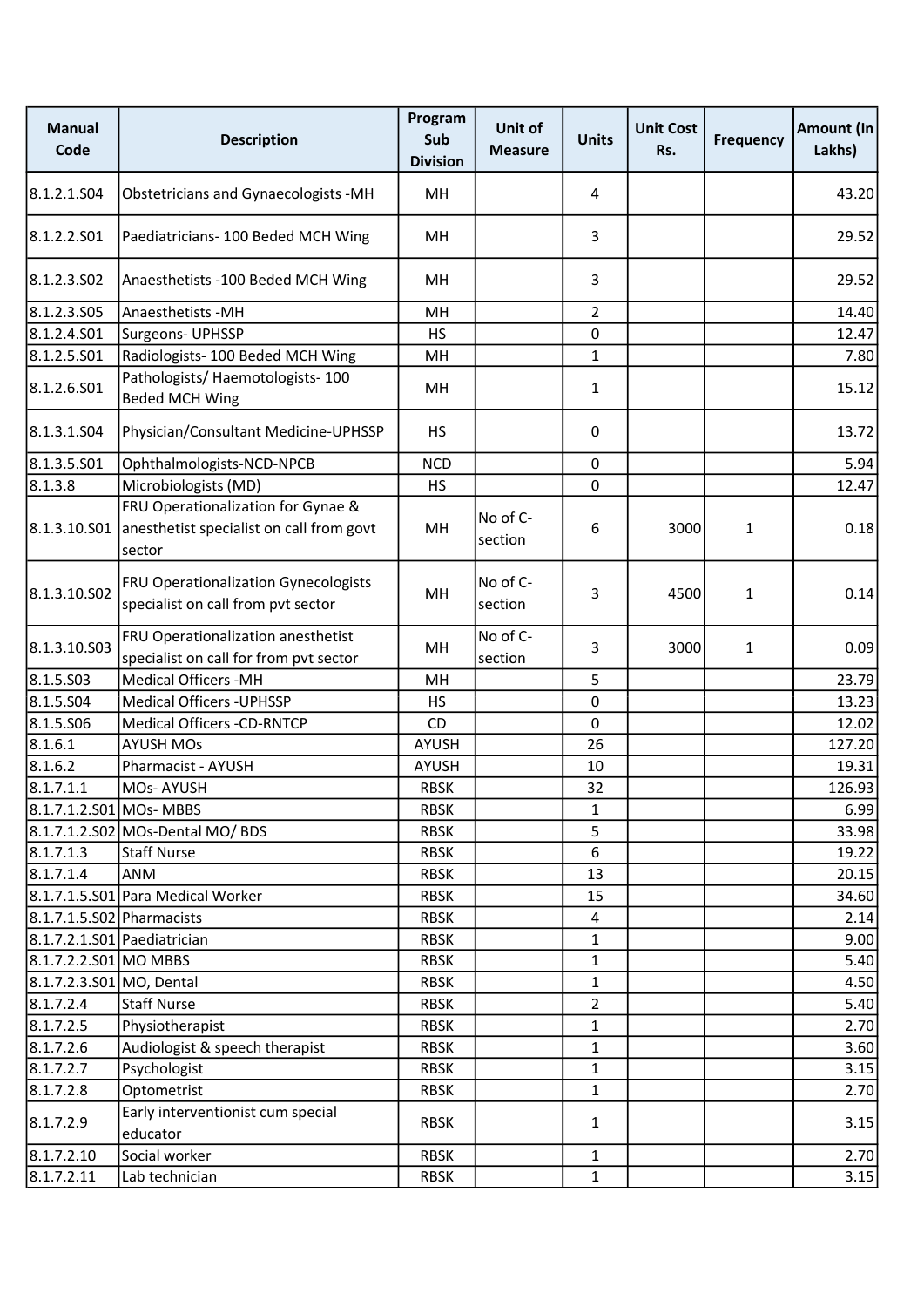| <b>Manual</b><br>Code | <b>Description</b>                                              | Program<br>Sub<br><b>Division</b> | Unit of<br><b>Measure</b> | <b>Units</b>     | <b>Unit Cost</b><br>Rs. | <b>Frequency</b> | Amount (In<br>Lakhs) |
|-----------------------|-----------------------------------------------------------------|-----------------------------------|---------------------------|------------------|-------------------------|------------------|----------------------|
|                       | 8.1.7.2.12.S0 Dental Technician                                 | <b>RBSK</b>                       |                           | 1                |                         |                  | 2.25                 |
| 8.1.8.1               | <b>Medical Officers</b>                                         | <b>CH</b>                         |                           | $\mathbf{1}$     |                         |                  | 8.32                 |
| 8.1.8.2               | <b>Staff Nurse</b>                                              | <b>CH</b>                         |                           | 4                |                         |                  | 12.79                |
| 8.1.8.3               | Cook cum caretaker                                              | <b>CH</b>                         |                           | $\overline{2}$   |                         |                  | 2.60                 |
| 8.1.8.5               | Feeding demonstrator for NRC                                    | <b>CH</b>                         |                           | $\mathbf{1}$     |                         |                  | 3.04                 |
| 8.1.9.1               | Paediatrician                                                   | <b>CH</b>                         |                           | 3                |                         |                  | 43.20                |
| 8.1.9.3.501           | Staff Nurse - SNCU/KMC                                          | <b>CH</b>                         |                           | 12               |                         |                  | 34.43                |
| 8.1.9.3.502           | Staff Nurse -NBSU                                               | <b>CH</b>                         |                           | 9                |                         |                  | 25.04                |
| 8.1.9.6.502           | Others- SNCU Staff (Ward Aaya/<br>Cleaner/ Security Guard)      | <b>CH</b>                         |                           | $\boldsymbol{9}$ |                         |                  | 12.43                |
| 8.1.9.6.503           | Others- SNCU Staff DEO                                          | <b>CH</b>                         |                           | 1                |                         |                  | 2.25                 |
| 8.1.12.1              | Mid-level Service Provider                                      | <b>CP</b>                         |                           | 0                |                         |                  | 223.54               |
|                       | Performance incentive for Mid-level                             |                                   |                           |                  |                         |                  |                      |
| 8.1.12.2              | service providers                                               | <b>CP</b>                         |                           | 0                |                         |                  | 98.10                |
|                       | 8.1.13.1.S02 Counsellor -RKSK                                   | <b>RKSK</b>                       |                           | $\overline{2}$   |                         |                  | 5.37                 |
|                       | 8.1.13.1.S03 Counsellor -RMNCHA-FW                              | <b>FP</b>                         | No of<br>Councelor        | 5                |                         |                  | 10.25                |
|                       | 8.1.13.1.S04 Counsellor -RNTCP                                  | <b>CD</b>                         |                           | 0                |                         |                  | 2.25                 |
| 8.1.13.5              | Audiometrician/ Audiologist-NCD-NPPCD                           | <b>NCD</b>                        |                           | 0                |                         |                  | 4.56                 |
| 8.1.13.10             | TBHV-CD-RNTCP                                                   | <b>CD</b>                         |                           | $\mathbf 0$      |                         |                  | 36.53                |
| 8.1.13.16             | Ophthalmic Assistant/ Refractionist NCD-<br><b>NPCB</b>         | <b>NCD</b>                        |                           | 0                |                         |                  | 2.16                 |
| 8.1.13.18             | Audiometrics Asstt.NCD-NPPCD                                    | <b>NCD</b>                        |                           | $\mathbf 0$      |                         |                  | 2.40                 |
| 8.1.13.19             | Instructor for Hearing Imapired Children-<br>NCD-NPPCD          | <b>NCD</b>                        |                           | 0                |                         |                  | 2.40                 |
|                       | 8.1.13.22.S03 Dietician/ Nutritionist UPHSSP                    | <b>DHS</b>                        |                           | $\mathbf 0$      |                         |                  | 3.54                 |
|                       | 8.1.13.22.S04 Lab Technician UPHSSP                             | <b>DHS</b>                        |                           | $\pmb{0}$        |                         |                  | 6.52                 |
|                       | 8.1.13.22.S06 OT Technician UPHSSP                              | <b>DHS</b>                        |                           | $\pmb{0}$        |                         |                  | 4.35                 |
|                       | 8.1.13.22.S07 Rogi Sahayata Kendra Manager                      | QA                                |                           | $\overline{2}$   |                         |                  | 5.32                 |
|                       | 8.1.13.22.S09 Staff Nurse UPHSSP                                | <b>DHS</b>                        |                           | $\mathbf 0$      |                         |                  | 182.62               |
|                       | 8.1.13.22.S10X-Ray Technician UPHSSP                            | <b>DHS</b>                        |                           | $\pmb{0}$        |                         |                  | 6.52                 |
|                       | 8.1.13.22.512 Physiotherapist UPHSSP                            | <b>DHS</b>                        |                           | $\mathbf 0$      |                         |                  | 2.59                 |
|                       | 8.1.13.22.S13 Rogi Sahayata Kendra Operator                     | QA                                |                           | $\overline{2}$   |                         |                  | 2.95                 |
|                       | 8.1.13.22.S14 Ward Aaya/Boy UPHSSP                              | <b>DHS</b>                        |                           | 0                |                         |                  | 5.25                 |
|                       | 8.1.13.22.S1dCSSD Technician UPHSSP                             | <b>DHS</b>                        |                           | $\pmb{0}$        |                         |                  | 2.17                 |
|                       | 8.1.16.2.S01 Cold Chain Handlers                                | R1                                |                           | $\mathbf 0$      |                         |                  | 4.02                 |
|                       | 8.1.16.2.S02 Technician / Trfeigerator Machinic                 |                                   |                           | $\pmb{0}$        |                         |                  | 3.35                 |
|                       | 8.1.16.6.S02 Data Entry Operator CD-RCP                         | CD                                |                           | 0                |                         |                  | 0.25                 |
|                       | 8.1.16.7.S05 Cleaner -NRC                                       | <b>CH</b>                         |                           | $\mathbf{1}$     |                         |                  | 1.44                 |
|                       | 8.1.16.7.S07 Vaccine Store Keeper                               | R <sub>l</sub>                    |                           | 0                |                         |                  | 4.47                 |
| 8.4.1                 | Additional Allowances/ Incentives to<br><b>Medical Officers</b> | MH                                |                           | 0                |                         |                  | 0.48                 |
| 8.4.5                 | Performance reward if any                                       | <b>FP</b>                         | No of<br>Districts        | $\mathbf{1}$     | 40000                   |                  | 2.00                 |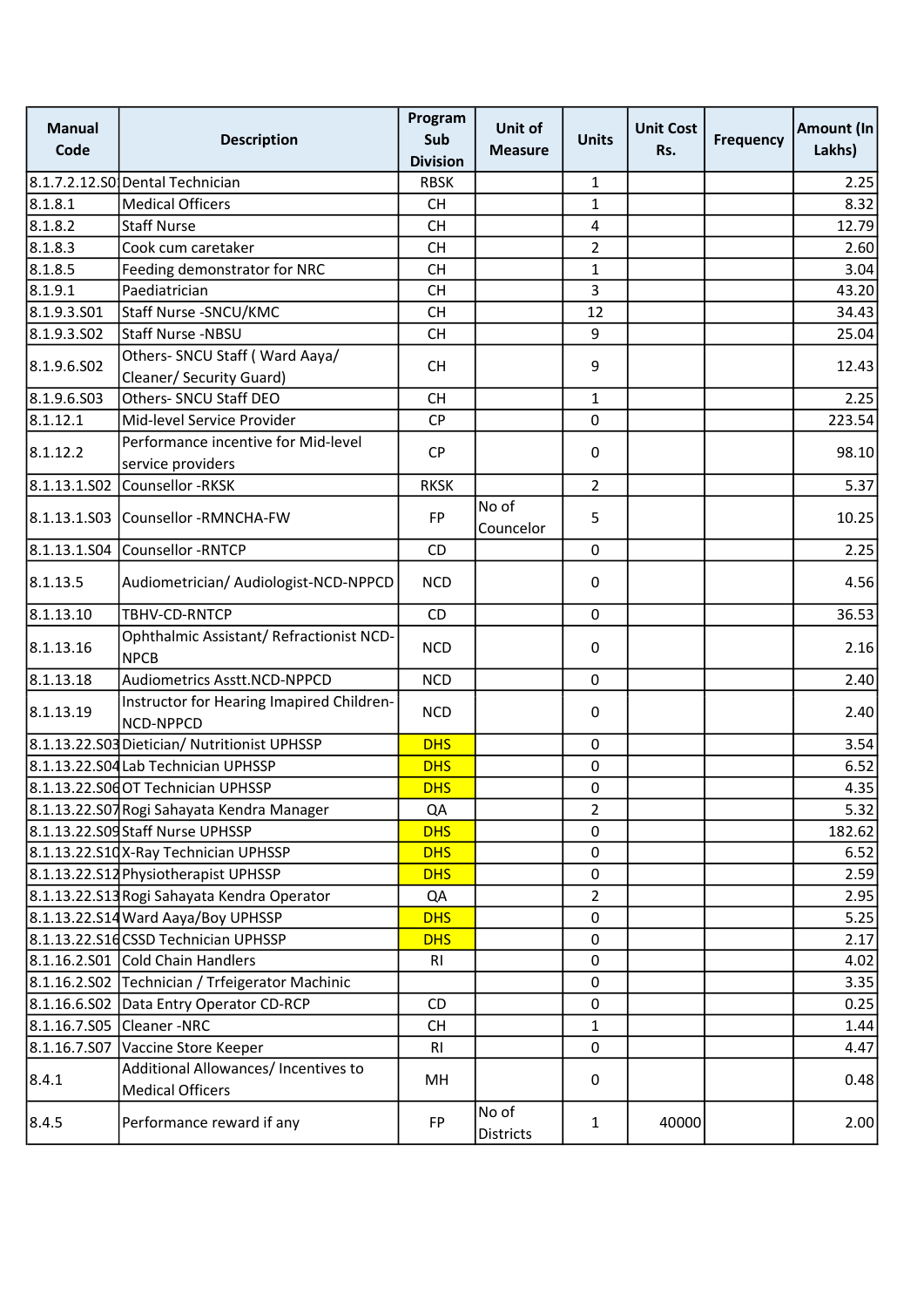| <b>Manual</b><br>Code   | <b>Description</b>                                                                                   | Program<br>Sub<br><b>Division</b> | Unit of<br><b>Measure</b> | <b>Units</b>   | <b>Unit Cost</b><br>Rs. | <b>Frequency</b> | Amount (In<br>Lakhs) |
|-------------------------|------------------------------------------------------------------------------------------------------|-----------------------------------|---------------------------|----------------|-------------------------|------------------|----------------------|
| 8.4.7                   | Incentive to provider for PPIUCD services<br>@Rs 150 per PPIUCD insertion                            | <b>FP</b>                         | No of Clints              | 2548           | 150                     |                  | 3.82                 |
| 8.4.8                   | Incentive to provider for PAIUCD<br>Services @Rs 150 per PAIUCD insertion                            | FP                                | No of Clints              | 116            | 150                     |                  | 0.17                 |
| 8.4.9                   | Team based incentives for Health &<br>Wellness Centers (H&WC Sub Center)                             | <b>CP</b>                         |                           | 0              |                         |                  | 71.94                |
| 8.4.10                  | Team based incentives for Health &<br>Wellness Centers (H&WC PHC)                                    | <b>CP</b>                         |                           | 0              |                         |                  | 27.20                |
| 8.4.12.S01              | HRP identification and follow up for<br>ANM                                                          | MH                                | No of HRP                 | 1750           | 200                     | $\mathbf{1}$     | 3.50                 |
| 8.4.12.S03              | Performance based Incentives to<br>RMNCHA Counselors in Family Planning                              | <b>FP</b>                         | No of Clints              | 523            | 50                      |                  | 0.26                 |
| 8.4.12.504              | RI Cold chain handlers incentive                                                                     | RI                                | No                        | 16             | 2400                    | 12               | 4.61                 |
| 9.1.6.1                 | Development/ translation and<br>duplication of training materials                                    | <b>CH</b>                         | No of<br>Module           | 690            | 100                     | 1                | 0.69                 |
| 9.2.3.S03               | Incentive for Program Coordination to (Ho                                                            | MH                                |                           | $\mathbf 0$    |                         |                  |                      |
| 9.5.1.21                | <b>Onsite Mentoring for DAKSHATA</b>                                                                 |                                   |                           | $\mathbf{1}$   |                         |                  | 1.20                 |
| 9.5.2.2.S01             | <b>State and District Lanch of SAANS</b>                                                             | <b>CH</b>                         | No.                       | $\mathbf{1}$   |                         |                  | 0.50                 |
| 9.5.2.2.SO <sub>2</sub> | State and District Planning and Review<br><b>Meeting of SAANS</b>                                    | <b>CH</b>                         | No.                       | $\mathbf{1}$   |                         |                  | 0.20                 |
| 9.5.2.19                | Orientation on National Deworming Day                                                                | <b>RKSK</b>                       |                           | $\overline{2}$ |                         |                  | 3.22                 |
|                         | 9.5.2.24.S02 District Training of SAANS                                                              | CH                                |                           | 13             |                         |                  | 4.32                 |
|                         | 9.5.2.25.S01 One day Orientation Training for IDCF                                                   | <b>CH</b>                         | No of<br>district         | $\mathbf{1}$   | 150000                  | $\mathbf{1}$     | 1.50                 |
| 9.5.3.1.S01             | Qtr.Review/orientation meeting at Block<br>Level for ANM of 57 MPV Districts                         | FP                                | No of<br>Meetings         | 8              | 3000                    |                  | 0.96                 |
| 9.5.3.1.S02             | Qtr.Review/orientation meeting of<br>ASHA/ANM OF 20 Urban District at<br>Districts Level             | FP                                | No of<br>Meetings         | 44             | 2500                    |                  | 1.10                 |
| 9.5.3.1.503             | District Level One Day Orientation of<br>newly recruited ANM/SN ON Family<br><b>Planning Schemes</b> | FP                                | No of<br>Meetings         | $\mathbf{1}$   | 3000                    |                  | 0.03                 |
| 9.5.3.2.501             | Regional Level Dissemination Workshop                                                                | FP                                | No of<br>workshops        | $\mathbf{1}$   | 100000                  |                  | 1.00                 |
| 9.5.3.2.S02             | District Level Dissemination Workshop                                                                | FP                                | No of<br>workshops        | $\mathbf{1}$   | 10000                   |                  | 0.10                 |
| 9.5.3.22                | Training of Medical officers (Injectible<br><b>Contraceptive Trainings)</b>                          | <b>FP</b>                         | No of<br><b>Batches</b>   | $\mathbf{1}$   | 22800                   |                  | 0.23                 |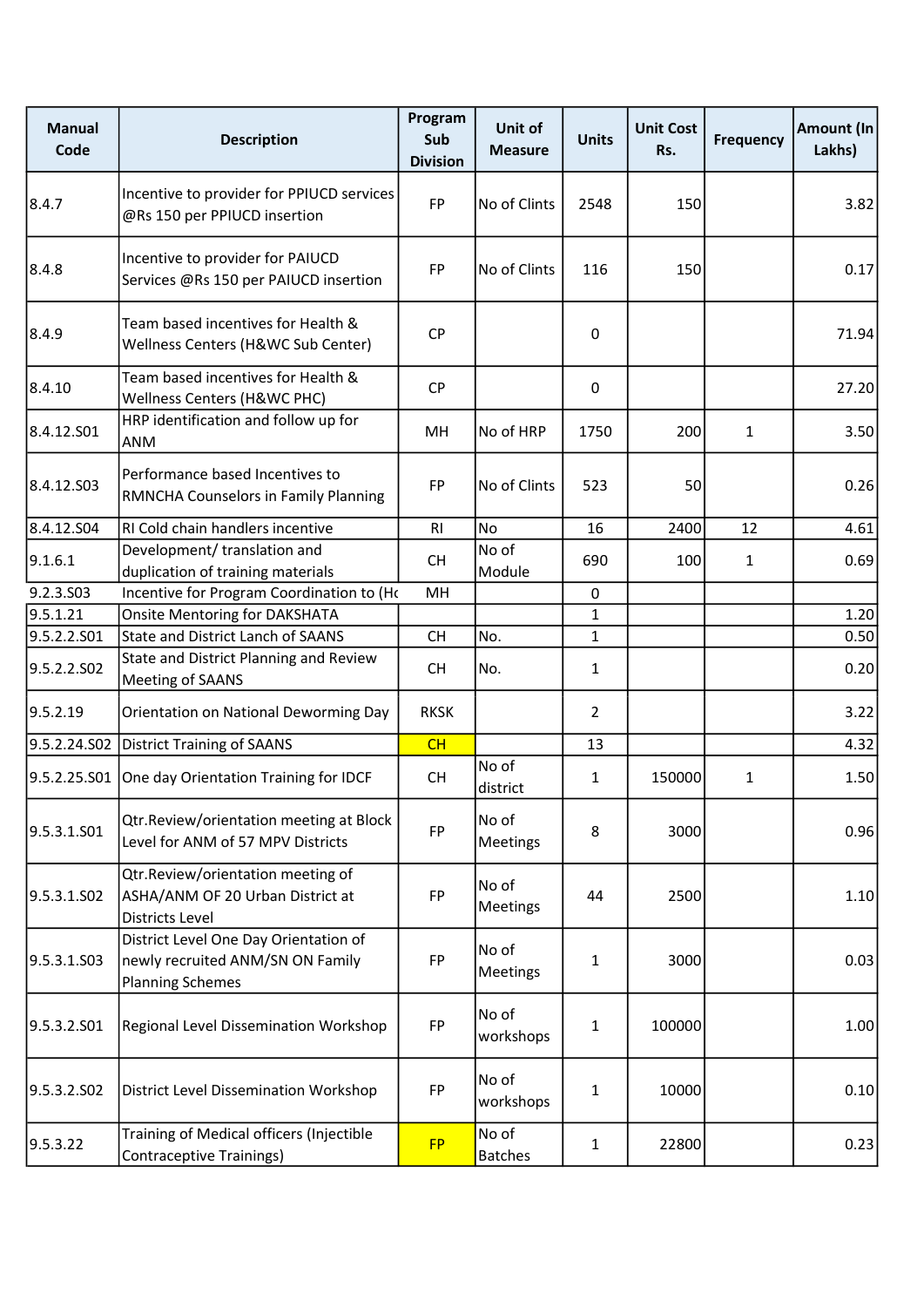| <b>Manual</b><br>Code | <b>Description</b>                                                                                | Program<br>Sub<br><b>Division</b> | Unit of<br><b>Measure</b> | <b>Units</b>   | <b>Unit Cost</b><br>Rs. | <b>Frequency</b> | Amount (In<br>Lakhs) |
|-----------------------|---------------------------------------------------------------------------------------------------|-----------------------------------|---------------------------|----------------|-------------------------|------------------|----------------------|
| 9.5.3.23              | Training of AYUSH doctors (Injectible<br><b>Contraceptive Trainings)</b>                          | <b>FP</b>                         | No of<br><b>Batches</b>   | $\mathbf{1}$   | 22800                   |                  | 0.23                 |
| 9.5.3.24              | <b>Training of Nurses (Staff</b><br>Nurse/LHV/ANM) (Injectible<br><b>Contraceptive Trainings)</b> | <b>FP</b>                         | No of<br><b>Batches</b>   | 8              | 35800                   |                  | 2.86                 |
| 9.5.4.10              | WIFS trainings (Block)                                                                            | <b>RKSK</b>                       | No of Batch               | 9              | 3000                    | $\mathbf{1}$     | 0.27                 |
| 9.5.4.13.3            | Any other (please specify) Anemia Free<br>Adolcent event at Inter Collages                        | <b>RKSK</b>                       | No of event               | 18             | 5000                    | $\mathbf{1}$     | 0.90                 |
| 9.5.5.1               | RBSK Training -Training of Mobile health<br>team - technical and managerial (5 days)              | <b>RBSK</b>                       | No of batch               | $\overline{2}$ | 15450                   | $\mathbf{1}$     | 0.31                 |
| 9.5.6.1               | Blood Bank/Blood Storage Unit (BSU)<br>Training                                                   | <b>BLOOD</b><br><b>CELL</b>       |                           | $\mathbf 0$    |                         |                  | 0.15                 |
| 9.5.10.1.S01          | Training under Immunisation-Data<br>Handler                                                       | RI                                |                           | 0              |                         |                  | 0.08                 |
| 9.5.10.1.504          | Training under Immunisation-CCH                                                                   | RI                                |                           | $\mathbf 0$    |                         |                  | 0.59                 |
| 9.5.12.1              | Training / Capacity Building (Malaria)                                                            | CD                                |                           | 0              |                         |                  | 0.56                 |
| 9.5.14.1              | <b>Trainings under RNTCP</b>                                                                      | CD                                |                           | $\mathbf 0$    |                         |                  | 3.90                 |
| 9.5.14.2              | <b>CME</b> (Medical Colleges)                                                                     | CD                                |                           | $\pmb{0}$      |                         |                  | 1.60                 |
| 9.5.17.1              | Training of doctors and staff at DH Level<br>under NPHCE                                          | <b>NCD</b>                        |                           | 0              |                         |                  | 0.80                 |
| 9.5.18.1.1            | Orientation of Stakeholder organizations                                                          | <b>NCD</b>                        |                           | $\mathbf 0$    |                         |                  | 0.40                 |
| 9.5.18.1.2            | Training of Health Professionals                                                                  | <b>NCD</b>                        |                           | $\mathbf 0$    |                         |                  | 0.40                 |
| 9.5.18.1.3            | <b>Orientation of Law Enforcers</b>                                                               | <b>NCD</b>                        |                           | $\mathbf 0$    |                         |                  | 0.60                 |
| 9.5.18.1.4            | Other Trainings/Orientations - sessions<br>incorporated in other's training                       | <b>NCD</b>                        |                           | 0              |                         |                  | 1.30                 |
| 9.5.19.2              | District NCD Cell                                                                                 | <b>NCD</b>                        |                           | $\mathbf 0$    |                         |                  | 3.00                 |
| 9.5.25.3              | Kayakalp Trainings                                                                                | QA                                | Batch                     | $\mathbf{1}$   | 33000                   | $\mathbf{1}$     | 0.33                 |
| 9.5.26.2              | Training cum review meeting for HMIS &<br><b>MCTS at District level</b>                           | <b>MIS</b>                        |                           | 0              |                         |                  | 0.42                 |
| 9.5.26.3              | Training cum review meeting for HMIS &<br>MCTS at Block level                                     | <b>MIS</b>                        |                           | 0              |                         |                  | 2.06                 |
| 9.5.26.4              | Training cum review meeting for HMIS &<br>MCTS at Division Level                                  | <b>MIS</b>                        |                           | 0              |                         |                  | 0.25                 |
| 9.5.27.1              | Bridge Course/ training on the Standard<br><b>Treatment Protocols</b>                             | Nursing                           |                           | 0              |                         |                  | 21.21                |
|                       | 9.5.27.4.S01 Cost of Yoga Sessions                                                                | <b>CP</b>                         |                           | $\mathbf 0$    |                         |                  | 5.59                 |
| 9.5.29.13.S04         | Scaling up Nurse Mentoring Program<br>Honorarium                                                  | MН                                |                           | 8              |                         |                  | 4.80                 |
| 9.5.29.13.S04         | Scaling up Nurse Mentoring Program<br>Yearly TA DA                                                | MН                                |                           | 8              |                         |                  | 0.24                 |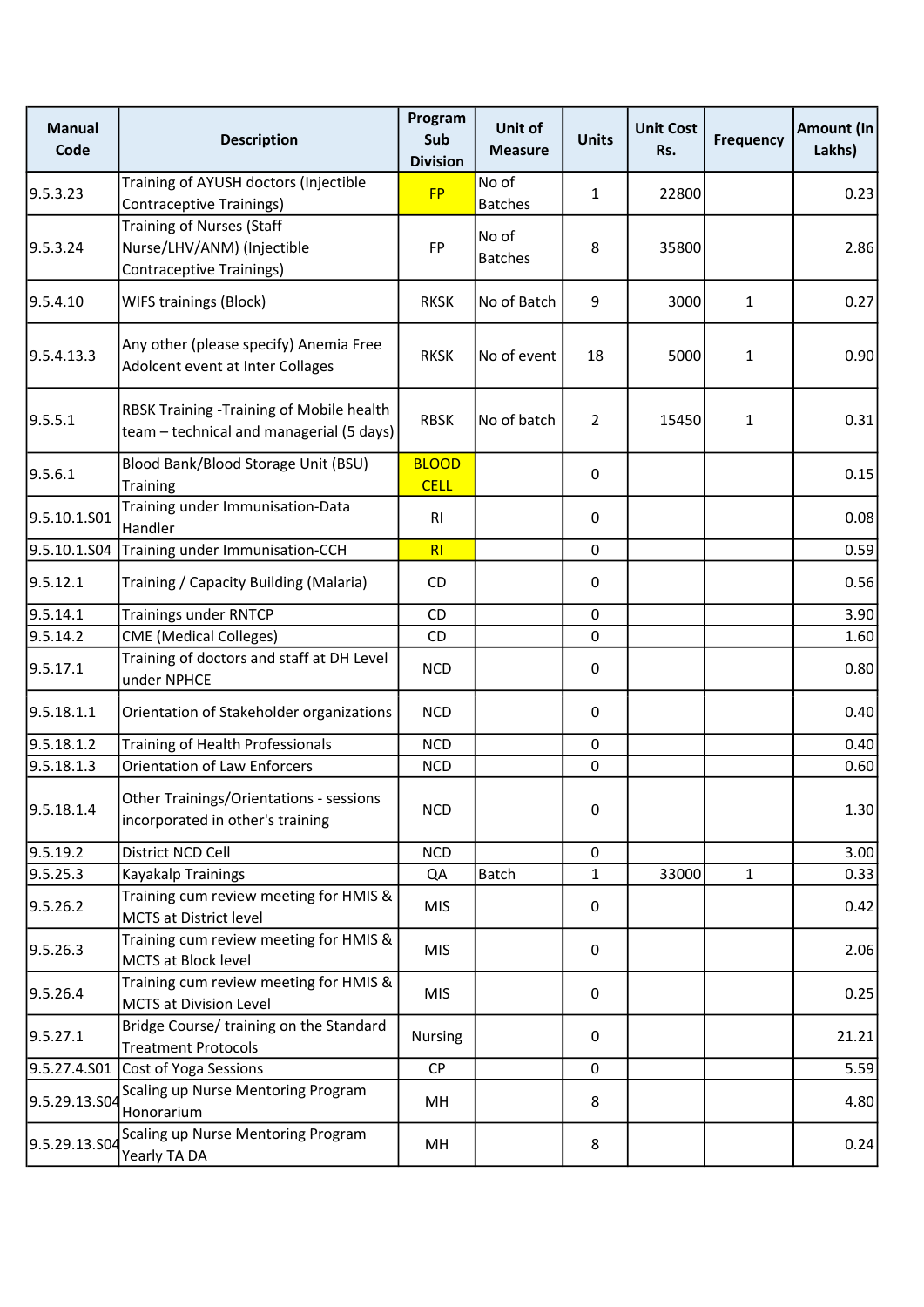| <b>Manual</b><br>Code | <b>Description</b>                                                        | Program<br>Sub<br><b>Division</b> | Unit of<br><b>Measure</b> | <b>Units</b>   | <b>Unit Cost</b><br>Rs. | <b>Frequency</b> | Amount (In<br>Lakhs) |
|-----------------------|---------------------------------------------------------------------------|-----------------------------------|---------------------------|----------------|-------------------------|------------------|----------------------|
| 9.5.29.13.S04         | Scaling up Nurse Mentoring Program<br>Register                            | MН                                |                           | 8              |                         |                  | 0.02                 |
| 9.5.29.13.S04         | Scaling up Nurse Mentoring Program<br>Mini Skill Lab                      | MH                                |                           | 8              |                         |                  | 8.00                 |
| 9.5.29.13.504         | Scaling up Nurse Mentoring Program<br>Divisional Dakshta Training         | MН                                |                           | $\overline{2}$ |                         |                  | 1.60                 |
| 10.1.1                | Maternal Death Review (both in<br>institutions and community)             | MH                                | No of<br><b>CBMDR</b>     | 93             | 600                     | $\mathbf{1}$     | 0.56                 |
| 10.3.1.2              | Sentinel surveillance Hospital recurrent                                  | CD                                |                           | $\mathbf 0$    |                         |                  | 1.00                 |
| 11.3                  | <b>Targeting Naturally Occurring Gathering</b><br>of People/ Health Mela  |                                   |                           | $\overline{2}$ |                         |                  | 13.00                |
| 11.5.1                | Media Mix of Mid Media/ Mass Media                                        | IEC                               |                           | $\overline{2}$ |                         |                  | 1.00                 |
| 11.5.4.S02            | Celebration of New Born Care Week                                         | <b>CH</b>                         | No of<br>district         | $\mathbf{1}$   | 50000                   | $\mathbf{1}$     | 0.50                 |
| 11.5.4.503            | <b>Celebration of Breastfeeding Week</b>                                  | <b>CH</b>                         | No of<br>district         | $\mathbf{1}$   | 40000                   | $\mathbf{1}$     | 0.40                 |
| 11.5.4.S05            | District Level IEC/BCC Activity Under<br><b>SAANS</b>                     | <b>CH</b>                         | No.                       | $\mathbf{1}$   | 200000                  |                  | 2.00                 |
| 11.6.3                | IEC & promotional activities for World<br>Population Day celebration      | IEC/FP                            | No of<br>events           | 9              |                         |                  | 1.52                 |
| 11.6.4                | IEC & promotional activities for<br>Vasectomy Fortnight celebration       | <b>IEC/FP</b>                     | No of<br>events           | 9              |                         |                  | 0.92                 |
| 11.8.2                | Any other IEC/BCC activities (Wall<br>Painting, Banner & Poster)          | <b>IEC</b>                        |                           | $\mathbf 0$    |                         |                  | 2.17                 |
| 11.9.1.S01            | Creating awareness on declining sex<br>ratio issue (PNDT)- Block Level    | <b>IEC/PNDT</b>                   | No of<br>Events           | 12             | 10000                   |                  | 1.20                 |
| 11.9.1.S02            | Creating awareness on declining sex<br>ratio issue (PNDT)- District Level | <b>IEC/PNDT</b>                   | No of<br>Events           | $\mathbf{1}$   | 25000                   |                  | 0.25                 |
| 11.9.1.S03            | Creating awareness on declining sex<br>ratio issue (PNDT)-Division Level  | <b>IEC/PNDT</b>                   | No of<br>Events           | $\mathbf{1}$   | 50000                   |                  | 0.50                 |
| 11.10.1.501           | Donor Refreshment amount                                                  | <b>BLOOD</b><br><b>CELL</b>       | No of<br>donation         | 0              | 25                      | 1                | 0.39                 |
| 11.10.1.502           | <b>Blood donation Camp</b>                                                | <b>BLOOD</b><br><b>CELL</b>       | No of camp                | $\mathbf 0$    | 2500                    | $\mathbf{1}$     | 0.63                 |
| 11.10.1.503           | Travel & Communication Expenses for<br><b>BB Counselors PRO BCTV</b>      | <b>BLOOD</b><br><b>CELL</b>       |                           | 0              |                         |                  | 0.30                 |
| 11.11.1               | <b>IEC for NPPCD</b>                                                      | <b>IEC</b>                        |                           | 0              |                         |                  | 0.50                 |
| 11.14.1               | Health Education & Publicity for NIDDCP                                   | <b>IEC</b>                        |                           | 0              |                         |                  | 0.26                 |
| 11.15.1               | IEC/BCC for Malaria                                                       | <b>IEC</b>                        |                           | 0              |                         |                  | 0.35                 |
| 11.15.2               | IEC/BCC for Social mobilization (Dengue<br>and Chikungunya)               | <b>IEC</b>                        |                           | $\pmb{0}$      |                         |                  | 0.20                 |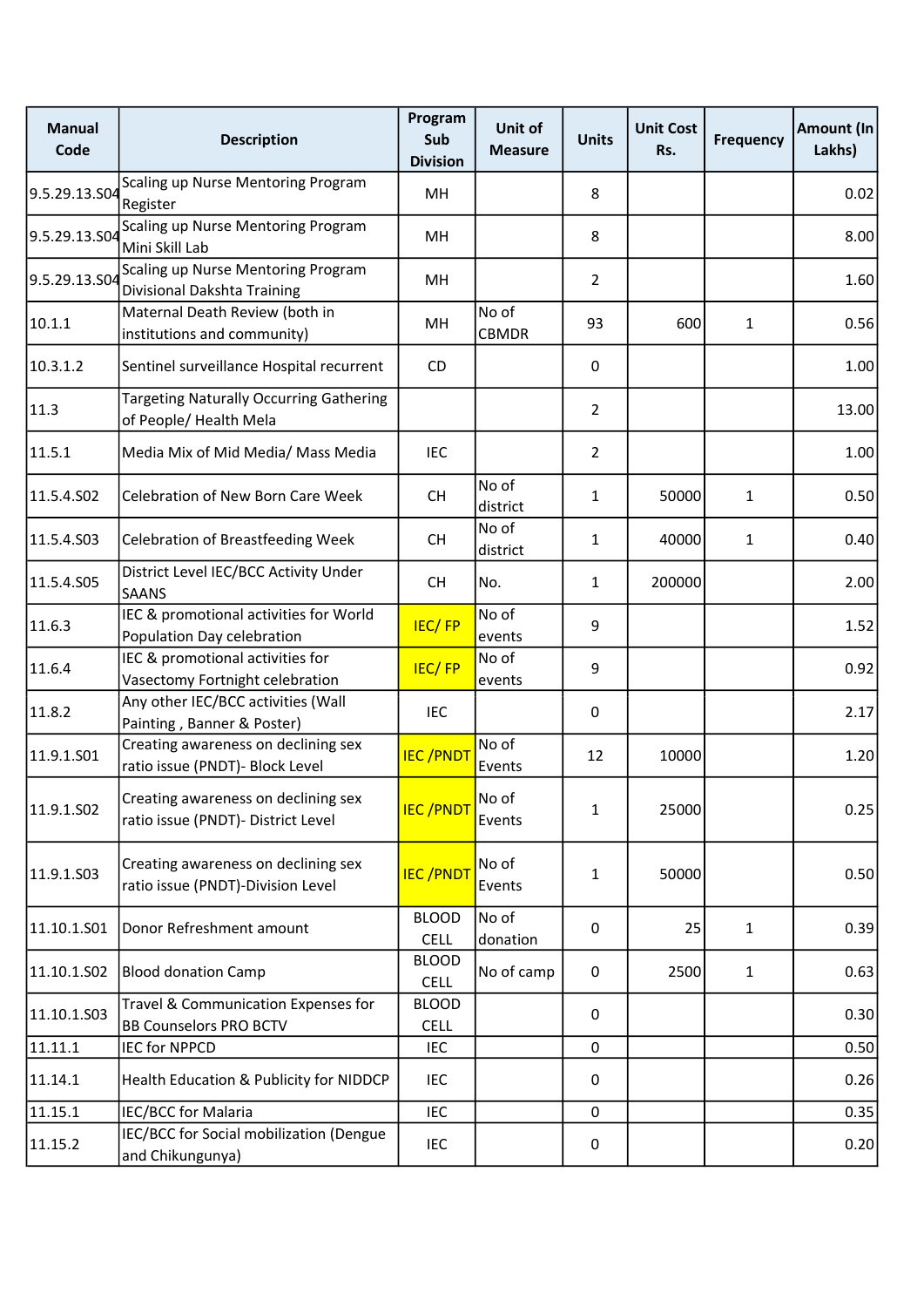| <b>Manual</b><br>Code | <b>Description</b>                                                                                                                                   | Program<br>Sub<br><b>Division</b> | Unit of<br><b>Measure</b> | <b>Units</b>   | <b>Unit Cost</b><br>Rs. | <b>Frequency</b> | Amount (In<br>Lakhs) |
|-----------------------|------------------------------------------------------------------------------------------------------------------------------------------------------|-----------------------------------|---------------------------|----------------|-------------------------|------------------|----------------------|
| 11.16.1               | IEC/BCC: Mass media, Outdoor media,<br>Rural media, Advocacy media for NLEP                                                                          | <b>CD</b>                         |                           | 0              |                         |                  | 0.98                 |
| 11.17.1               | ACSM (State & district)                                                                                                                              | <b>IEC</b>                        |                           | 0              |                         |                  | 9.35                 |
| 11.19.1               | Translation of IEC material and<br>distribution                                                                                                      | <b>IEC</b>                        |                           | 0              |                         |                  | 0.50                 |
| 11.20.2               | Celebration of days-ie International Day<br>for older persons                                                                                        | <b>IEC</b>                        |                           | 0              |                         |                  | 1.00                 |
| 11.21.1               | <b>IEC/SBCC for NTCP</b>                                                                                                                             | <b>IEC</b>                        |                           | 0              |                         |                  | 1.50                 |
| 11.22.2               | IEC/BCC for District NCD Cell                                                                                                                        | IEC                               |                           | 0              |                         |                  | 0.50                 |
| 11.24.1               | IEC activities for Health & Wellness<br>centre (H&WC)                                                                                                | <b>IEC</b>                        |                           | 0              |                         |                  | 22.50                |
| 11.24.3.4             | State-level IEC Campaigns/Other IEC<br>Campaigns                                                                                                     | <b>IEC</b>                        |                           | 14             |                         |                  | 2.60                 |
| 11.24.4.1             | IEC/BCC under NRCP: Rabies Awareness<br>and DO'S and Don'ts in the event of<br><b>Animal Bites</b>                                                   |                                   |                           | 0              |                         |                  | 2.98                 |
| 11.24.4.2             | IEC/BCC under NOHP                                                                                                                                   |                                   |                           | 0              |                         |                  | 0.50                 |
| 11.24.4.3             | IEC/BCC under NVHCP                                                                                                                                  |                                   |                           | 0              |                         |                  | 1.00                 |
| 12.1.1                | Printing of MDR formats                                                                                                                              | MH                                |                           | 190            |                         |                  | 0.06                 |
| 12.1.2                | Printing of MCP cards, safe motherhood<br>booklets etc.                                                                                              | MH                                | No of cards               | 110950         | 17                      | $\mathbf{1}$     | 18.86                |
| 12.1.3                | Printing of labor room registers and<br>casesheets/ LaQshya related printing                                                                         | MH                                | No of<br>casesheet        | 23000          | 10                      | $\mathbf{1}$     | 2.30                 |
| 12.1.5                | Any other (Printing of CAC Format)                                                                                                                   | FP/CAC                            | No of<br>formats          | 150            |                         |                  | 0.23                 |
| 12.2.5                | Printing of compliance cards and<br>reporting formats for National Iron Plus<br>Initiative-for 6-59 months age group and<br>for 5-10 years age group | CH                                | No of<br>format           | 214560         | $\mathbf{1}$            | 1                | 2.15                 |
| 12.2.6                | Printing of IEC materials and reporting<br>formats etc. for National Deworming Day                                                                   | <b>RKSK</b>                       |                           | $\overline{2}$ |                         |                  | 7.00                 |
| 12.2.7                | Printing of IEC Materials and monitoring<br>formats for IDCF                                                                                         | CH                                | No of<br>District         | $\mathbf{1}$   | 118000                  | 1                | 1.18                 |
| 12.2.10               | Printing (SNCU data management)                                                                                                                      | <b>CH</b>                         | No of SNCU                | $\mathbf{1}$   | 100000                  | $\mathbf{1}$     | 1.00                 |
| 12.2.11               | Printing of HBNC referral cards and other<br>formats                                                                                                 | <b>CH</b>                         | No. of<br>format          | 539380         | 0.5                     | $\mathbf{1}$     | 2.70                 |
| 12.3.3                | Printing of FP Manuals, Guidelines, etc.                                                                                                             | <b>FP</b>                         | No of<br>formats          | 0              |                         |                  | 2.40                 |
| 12.5.4                | Printing of RBSK card and registers                                                                                                                  | <b>RBSK</b>                       | No of<br>children         | 230860         |                         |                  | 5.04                 |
| 12.5.6                | Any other (Printing of Banner and Sticker<br>under RBSK)                                                                                             | <b>RBSK</b>                       |                           | 50             |                         |                  | 0.06                 |
| 12.7.1                | Printing of ASHA diary                                                                                                                               | <b>CP</b>                         |                           | 2213           |                         |                  | 3.87                 |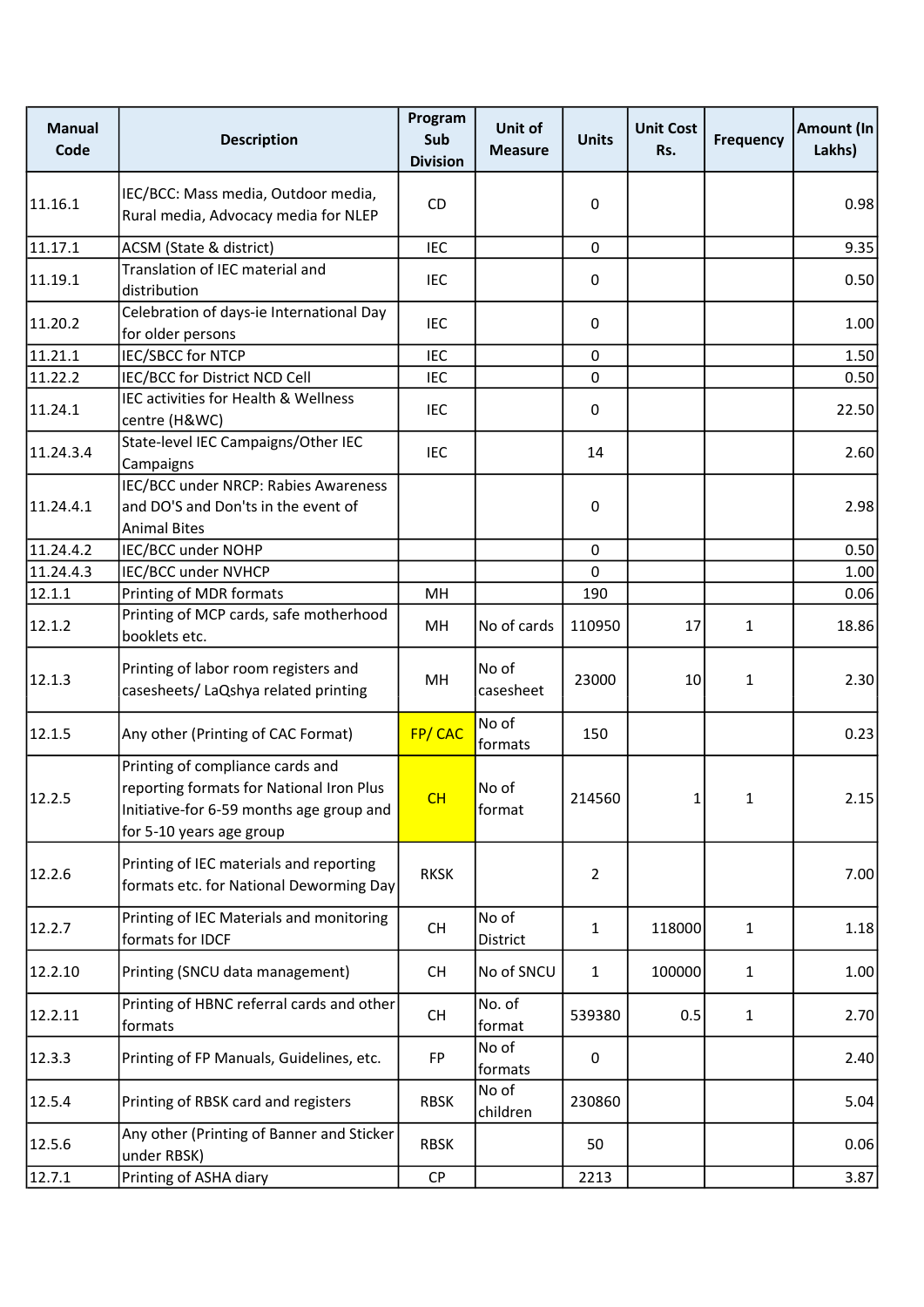| <b>Manual</b><br>Code | <b>Description</b>                                                                          | Program<br>Sub<br><b>Division</b> | Unit of<br><b>Measure</b>  | <b>Units</b>   | <b>Unit Cost</b><br>Rs. | <b>Frequency</b> | Amount (In<br>Lakhs) |
|-----------------------|---------------------------------------------------------------------------------------------|-----------------------------------|----------------------------|----------------|-------------------------|------------------|----------------------|
| 12.7.2                | Printing of ASHA Modules and formats                                                        | <b>CP</b>                         |                            | 0              |                         |                  | 0.62                 |
| 12.7.3                | Printing of CBAC format                                                                     | <b>CP</b>                         |                            | $\mathbf 0$    |                         |                  | 20.11                |
| 12.8.1                | Printing of cards for screening of children<br>for hemoglobinopathies                       | <b>BLOOD</b><br><b>CELL</b>       |                            | 0              |                         |                  | 0.25                 |
| 12.9.1                | Printing of HMIS Formats                                                                    | <b>MIS</b>                        |                            | $\mathbf 0$    |                         |                  | 0.72                 |
| 12.9.3                | Printing of MCTS follow-up formats/<br>services due list/ work plan                         | <b>MIS</b>                        |                            | 2218           |                         |                  | 0.80                 |
| 12.10.1               | Printing and dissemination of<br>Immunization cards, tally sheets,<br>monitoring forms etc. | RI                                | No of<br>Benificiary       | 108566         | 10                      | 1                | 10.86                |
| 12.13.2               | Printing                                                                                    | <b>CD</b>                         |                            | 0              |                         |                  | 3.43                 |
| 12.14.1               | Printing of Challan Books under NTCP                                                        |                                   |                            | 0              |                         |                  | 0.21                 |
| 12.17.4               | Printing for formats/registers under<br><b>NVHCP</b>                                        |                                   |                            | 0              |                         |                  | 0.10                 |
| 12.17.5.502           | Printing of form P,L, S under IDSP progrm                                                   |                                   |                            | $\mathbf 0$    |                         |                  | 0.47                 |
| 13.2.1                | Assessments                                                                                 | QA                                |                            | $\overline{2}$ |                         |                  | 0.20                 |
| 13.2.5                | Swachh Swasth Sarvatra                                                                      | QA                                | Selected<br><b>CHC</b>     | $\mathbf{1}$   | 500000                  |                  | 5.00                 |
|                       | 14.1.1.3.S02 Divisional Logistic Manager                                                    | FP                                | No.                        | $\mathbf{1}$   |                         |                  | 5.04                 |
|                       | 14.1.1.3.S03 District Logistic Manager                                                      | <b>FP</b>                         | No.                        | $\mathbf{1}$   |                         |                  | 4.41                 |
| 14.1.1.4              | Annual increment for all the existing<br>positions                                          |                                   |                            | $\overline{2}$ |                         |                  | 0.45                 |
| 14.2.3.S01            | Implementation of FP-LMIS Division-<br><b>Transportation Cost</b>                           | <b>FP</b>                         | Lumpsump                   | $\mathbf{1}$   |                         |                  | 1.90                 |
| 14.2.3.502            | Implementation of FP-LMIS District-<br><b>Transportation Cost</b>                           | FP                                | Lumpsump                   | 1              |                         |                  | 0.34                 |
| 14.2.3.S05            | Procurement of Desktops and UPS<br>Printers-Division                                        | <b>FP</b>                         | No.                        | $\mathbf{1}$   | 50000                   |                  | 0.50                 |
| 14.2.3.S06            | Procurement of Desktops and UPS<br>Printers-District                                        | FP                                | No.                        | $\mathbf{1}$   | 50000                   |                  | 0.50                 |
| 14.2.4.1              | Alternative vaccine delivery in hard to<br>reach areas                                      | RI                                | No of AVD                  | 882            | 200                     | 1                | 1.76                 |
| 14.2.5                | Alternative Vaccine Delivery in other<br>areas                                              | R <sub>1</sub>                    | No of AVD                  | 67668          | 90                      |                  | 60.90                |
| 14.2.6                | POL for vaccine delivery from State to<br>district and from district to PHC/CHCs            | RI                                | No of<br><b>Districts</b>  | $\mathbf{1}$   | 200000                  | $\mathbf{1}$     | 2.00                 |
| 14.2.7                | Cold chain maintenance                                                                      | RI                                | No of cold<br>chain points | $\mathbf 0$    |                         |                  | 0.36                 |
| 14.2.12               | Drug transportation charges                                                                 | CD                                |                            | $\mathbf 0$    |                         |                  | 0.96                 |
| 14.2.13               | Sample transportation cost under<br><b>NVHCP</b>                                            | CD                                |                            | 0              |                         |                  | 0.18                 |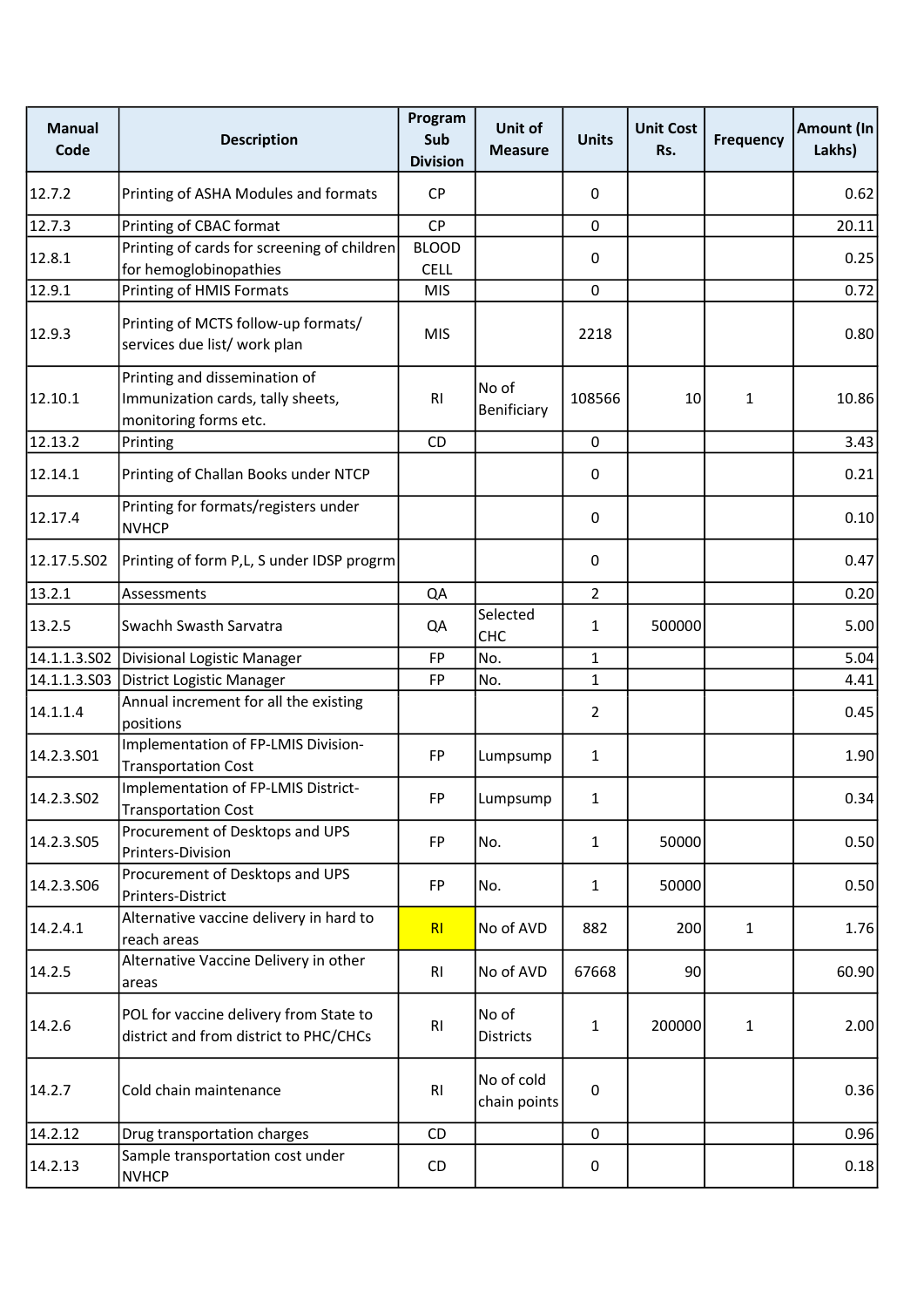| <b>Manual</b><br>Code | <b>Description</b>                                                                                               | Program<br>Sub<br><b>Division</b> | <b>Unit of</b><br><b>Measure</b> | <b>Units</b>   | <b>Unit Cost</b><br>Rs. | <b>Frequency</b> | Amount (In<br>Lakhs) |
|-----------------------|------------------------------------------------------------------------------------------------------------------|-----------------------------------|----------------------------------|----------------|-------------------------|------------------|----------------------|
| 15.3.2                | Inter-sectoral convergence                                                                                       | <b>CD</b>                         |                                  | 0              |                         |                  | 0.05                 |
| 15.5.3                | Private Provider Incentive                                                                                       | CD                                |                                  | $\mathbf 0$    |                         |                  | 30.20                |
| 15.6.1                | Reimbursement for cataract operation<br>for NGO and Private Practitioners                                        | <b>NCD</b>                        |                                  | 0              |                         |                  | 48.74                |
| 15.6.2.1              | Diabetic Retinopathy                                                                                             | <b>NCD</b>                        |                                  | 0              |                         |                  | 1.34                 |
| 15.6.2.2              | childhood Blindness                                                                                              | <b>NCD</b>                        |                                  | 0              |                         |                  | 1.34                 |
| 15.6.2.3              | Glaucoma                                                                                                         | <b>NCD</b>                        |                                  | 0              |                         |                  | 1.32                 |
| 15.6.2.4              | Keratoplastiy                                                                                                    | <b>NCD</b>                        |                                  | 0              |                         |                  | 1.50                 |
| 15.6.2.5              | Vitreoretinal Surgery                                                                                            | <b>NCD</b>                        |                                  | 0              |                         |                  | 2.00                 |
| 16.1.1.1.1            | State - Health Action Plan                                                                                       | <b>PM</b>                         | No of<br><b>Booklet</b>          | 27             | 300                     | $\mathbf{1}$     | 0.08                 |
| 16.1.1.4              | Prepare detailed operational plan for<br>RBSK across districts (including cost of<br>plan)                       | <b>RBSK</b>                       | No of<br><b>Blocks</b>           | 8              | 500                     | $\mathbf{1}$     | 0.04                 |
| 16.1.1.6              | To develop micro plan at sub-centre<br>level                                                                     | R <sub>l</sub>                    | No                               | 268            | 100                     | $\mathbf{1}$     | 0.27                 |
| 16.1.1.7              | For consolidation of micro plans at block<br>level                                                               | R <sub>l</sub>                    | No                               | 36             | 1000                    | $\mathbf{1}$     | 0.36                 |
| 16.1.2.1.5.50         | Annual Regional Level FP Review<br>Meeting                                                                       | <b>FP</b>                         | No of<br>meetings                | 1              | 100000                  |                  | 1.00                 |
| 16.1.2.1.6            | Review meetings/ workshops under<br><b>RKSK</b>                                                                  | <b>RKSK</b>                       |                                  | $\overline{2}$ |                         |                  | 0.10                 |
| 16.1.2.1.7            | <b>RBSK Convergence/Monitoring meetings</b>                                                                      | <b>RBSK</b>                       | No of<br>Meetings                | 3              | 500                     | 3                | 0.12                 |
| 16.1.2.1.14           | Quarterly review meetings exclusive for<br>RI at district level with Block MOs, CDPO,<br>and other stake holders | R <sub>l</sub>                    | No of<br>participants            | 195            | 100                     | $\mathbf{1}$     | 0.20                 |
| 16.1.2.1.15           | Quarterly review meetings exclusive for<br>RI at block level                                                     | RI                                | No of<br>participants            | 3760           | 75                      | $\mathbf{1}$     | 2.82                 |
| 16.1.2.1.16           | <b>IDSP Meetings</b>                                                                                             |                                   |                                  | $\mathbf 0$    |                         |                  | 0.04                 |
| 16.1.2.1.21           | Medical Colleges (Any meetings)                                                                                  |                                   |                                  | 0              |                         |                  | 0.10                 |
| 16.1.2.1.22           | Monthly meeting with the hospital staff                                                                          |                                   |                                  | 0              |                         |                  | 0.48                 |
|                       | 16.1.2.1.28.S District Level MDR Review Meeting                                                                  | MH                                | No of<br>meetings                | 6              | 3000                    | $\mathbf{1}$     | 0.18                 |
|                       | 16.1.2.1.28.S Divisional Level MDR Review Meeting                                                                | MН                                | No of<br>meetings                | 4              | 10000                   | $\mathbf{1}$     | 0.40                 |
| 16.1.2.2.3            | State/ District Quality Assurance Unit<br>(Monitoring & Supervision)                                             | QA                                | Vehicle                          | $\overline{2}$ |                         |                  | 7.80                 |
| 16.1.2.2.5            | Monitoring, Evaluation & Supervision<br>(Malaria)                                                                |                                   |                                  | 0              |                         |                  | 2.13                 |
| 16.1.2.2.6            | Monitoring/supervision and Rapid<br>response (Dengue and Chikungunya)                                            |                                   |                                  | 0              |                         |                  | 1.98                 |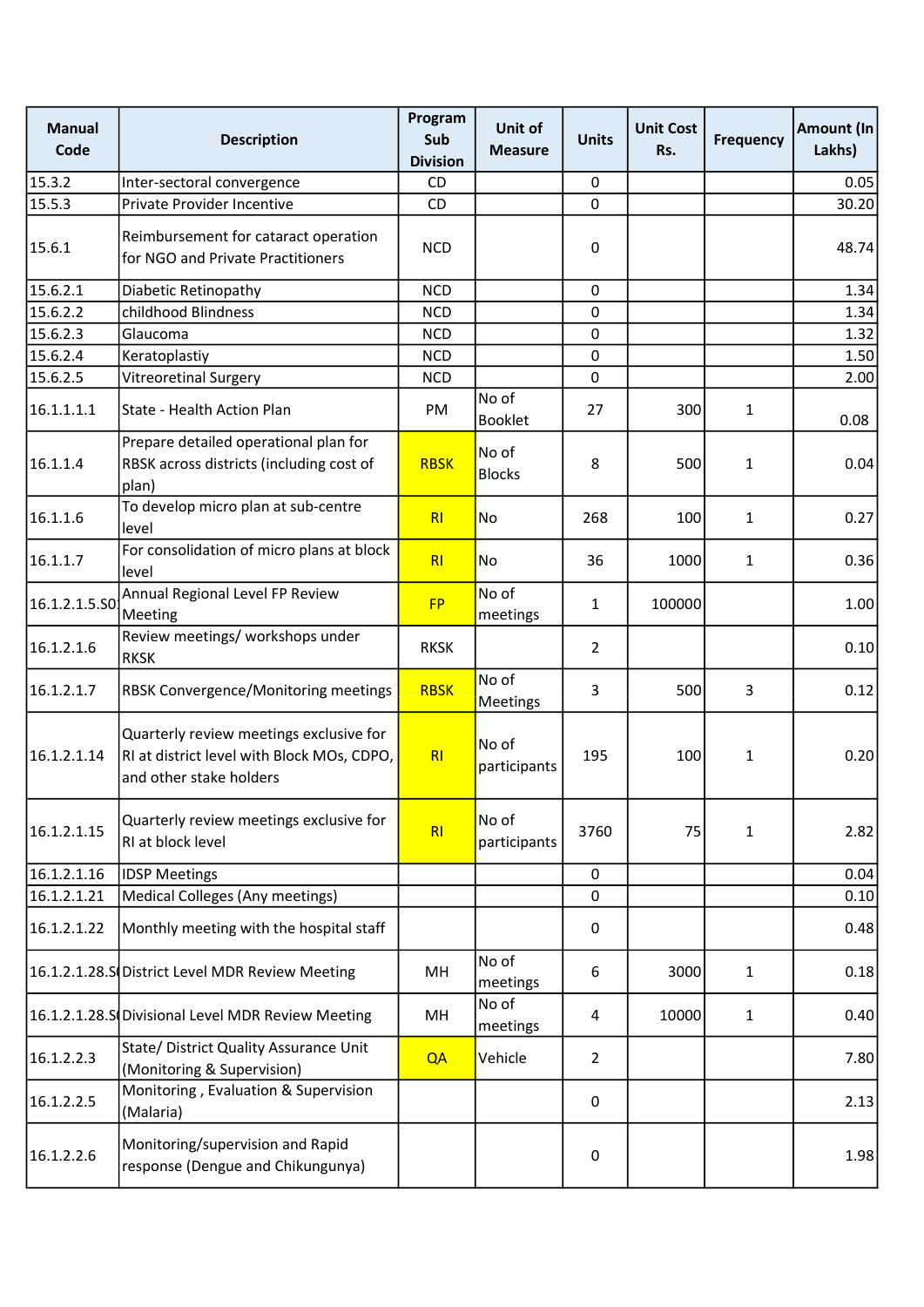| <b>Manual</b><br>Code | <b>Description</b>                                                                                                                                 | Program<br>Sub<br><b>Division</b> | Unit of<br><b>Measure</b> | <b>Units</b> | <b>Unit Cost</b><br>Rs. | <b>Frequency</b> | Amount (In<br>Lakhs) |
|-----------------------|----------------------------------------------------------------------------------------------------------------------------------------------------|-----------------------------------|---------------------------|--------------|-------------------------|------------------|----------------------|
| 16.1.2.2.12           | District NCD Cell                                                                                                                                  |                                   |                           | 0            |                         |                  | 1.13                 |
| 16.1.2.2.13           | <b>Supervision and Monitoring</b>                                                                                                                  |                                   |                           | $\mathbf 0$  |                         |                  | 3.90                 |
| 16.1.2.2.14           | Monitoring Committee on Section 5                                                                                                                  |                                   |                           | $\mathbf 0$  |                         |                  | 0.03                 |
| 16.1.2.2.16           | Monitoring and Surveillance (review<br>meetings, Travel) under NRCP                                                                                |                                   |                           | 0            |                         |                  | 0.50                 |
| 16.1.3.1.1            | Mobility Support for SPMU/State                                                                                                                    |                                   |                           | $\pmb{0}$    |                         |                  | 1.14                 |
| 16.1.3.1.4            | Mobility Costs for ASHA Resource<br>Centre/ASHA Mentoring Group (Kindly<br>Specify)                                                                |                                   |                           | 0            |                         |                  | 3.28                 |
| 16.1.3.1.13           | <b>Vehicle Operation (POL)</b>                                                                                                                     |                                   |                           | $\pmb{0}$    |                         |                  | 2.79                 |
| 16.1.3.1.14           | Vehicle hiring                                                                                                                                     |                                   |                           | $\mathbf 0$  |                         |                  | 2.76                 |
| 16.1.3.1.15           | Tobacco Cessation Centre (TCC): Mobility<br>support                                                                                                |                                   |                           | 0            |                         |                  | 0.60                 |
| 16.1.3.3.1            | PM activities for World Population Day'<br>celebration (Only mobility cost): funds<br>earmarked for district level activities                      | <b>FP</b>                         | No of<br>events           | $\mathbf{1}$ | 20000                   |                  | 0.20                 |
| 16.1.3.3.2            | PM activities for Vasectomy Fortnight<br>celebration (Only mobility cost): funds<br>earmarked for district level activities                        | <b>FP</b>                         | No of<br>events           | $\mathbf{1}$ | 5000                    |                  | 0.05                 |
| 16.1.3.3.3            | Mobility Support for DPMU/District                                                                                                                 |                                   |                           | $\pmb{0}$    |                         |                  | 11.88                |
| 16.1.3.3.5            | Mobility Costs for ASHA Resource<br>Centre/ASHA Mentoring Group (Kindly<br>Specify)                                                                |                                   |                           | $\mathbf{1}$ |                         |                  | 0.10                 |
| 16.1.3.3.7            | Mobility Support for supervision for<br>district level officers.                                                                                   | R <sub>l</sub>                    | No                        | 0            |                         |                  | 3.00                 |
| 16.1.3.3.8            | MOBILITY: Travel Cost, POL, etc. during<br>outbreak investigations and field visits<br>for monitoring programme activities at<br>DSU on need basis |                                   |                           | $\pmb{0}$    |                         |                  | 3.00                 |
| 16.1.3.3.10           | Travel expenses - Contractual Staff at<br>District level                                                                                           |                                   |                           | $\mathbf{0}$ |                         |                  | 0.60                 |
| 16.1.3.3.11           | Mobility Support: District Cell                                                                                                                    |                                   |                           | $\mathbf 0$  |                         |                  | 1.33                 |
| 16.1.3.3.12           | Medical Colleges (All service delivery to<br>be budgeted under B.30)                                                                               |                                   |                           | 0            |                         |                  | 0.10                 |
| 16.1.3.3.13           | Miscellaneous/ Travel                                                                                                                              |                                   |                           | $\mathbf 0$  |                         |                  | 3.60                 |
| 16.1.3.3.14           | <b>Enforcement Squads</b>                                                                                                                          |                                   |                           | 0            |                         |                  | 0.10                 |
| 16.1.3.3.15           | District Tobacco Control Cell (DTCC):<br><b>Mobility Support</b>                                                                                   |                                   |                           | 0            |                         |                  | 3.60                 |
| 16.1.3.3.16           | District NCD Cell (TA, DA, POL)                                                                                                                    |                                   |                           | 0            |                         |                  | 0.66                 |
|                       | 16.1.3.3.17.S Mission Parivar Vikas Campaign                                                                                                       | <b>FP</b>                         | No of<br>campaign         | 28           | 1000                    |                  | 0.28                 |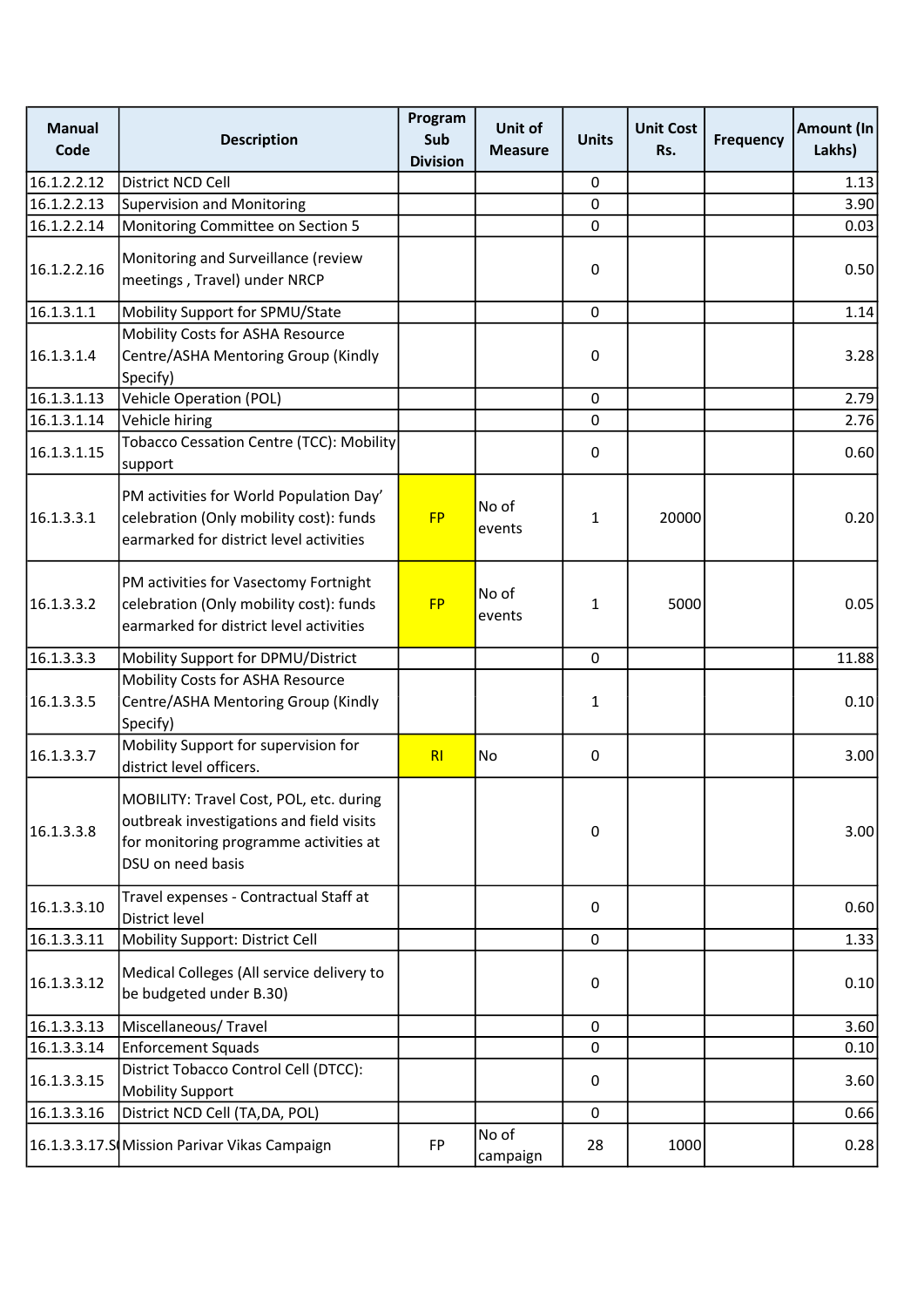| <b>Manual</b><br>Code | <b>Description</b>                                                                                                         | Program<br>Sub<br><b>Division</b> | Unit of<br><b>Measure</b> | <b>Units</b> | <b>Unit Cost</b><br>Rs. | <b>Frequency</b> | Amount (In<br>Lakhs) |
|-----------------------|----------------------------------------------------------------------------------------------------------------------------|-----------------------------------|---------------------------|--------------|-------------------------|------------------|----------------------|
| 16.1.3.4.1            | PM activities for World Population Day'<br>celebration (Only mobility cost): funds<br>earmarked for block level activities | <b>FP</b>                         | No of<br>events           | 8            | 1000                    |                  | 0.08                 |
| 16.1.3.4.2            | PM activities for Vasectomy Fortnight<br>celebration (Only mobility cost): funds<br>earmarked for block level activities   | <b>FP</b>                         | No of<br>events           | 8            | 1000                    |                  | 0.08                 |
| 16.1.3.4.3.50         | Mobility for Supportive Supervision At<br><b>Block Level-M&amp;E</b>                                                       | ME                                |                           | 0            |                         |                  | 31.68                |
| 16.1.3.4.3.50         | Mobility Support & Commnication cost<br>for BCPM                                                                           | <b>CP</b>                         |                           | $\Omega$     |                         |                  | 4.90                 |
|                       | 16.1.3.4.5.S0 Communication Cost for HWC Staff                                                                             | <b>CP</b>                         |                           | 0            |                         |                  | 3.27                 |
|                       | 16.1.3.5.1.S0 TA/DA of HWC Staff                                                                                           | <b>CP</b>                         |                           | 0            |                         |                  | 3.27                 |
| 16.1.3.5.1.SO         | Travel expenses for regular staff under<br><b>NLEP</b>                                                                     | CD                                |                           | 0            |                         |                  | 0.40                 |
| 16.1.4.1.1            | JSY Administrative Expenses                                                                                                | <b>MH</b>                         |                           | 0            |                         |                  | 11.87                |
| 16.1.4.1.5            | Office expenses on telephone, fax,<br>Broadband Expenses & Other<br>Miscellaneous Expenditures                             |                                   |                           | 0            |                         |                  | 0.60                 |
| 16.1.4.1.10           | <b>Office Operation (Miscellaneous)</b>                                                                                    |                                   |                           | 0            |                         |                  | 3.90                 |
|                       | Tobacco Cessation Centre (TCC): Office                                                                                     |                                   |                           |              |                         |                  |                      |
| 16.1.4.1.11           | Expenses                                                                                                                   |                                   |                           | 0            |                         |                  | 0.50                 |
| 16.1.4.2.1            | <b>District Quality Assurance Unit</b><br>(Operational cost)                                                               | QA                                |                           | 0            |                         |                  | 8.52                 |
| 16.1.4.2.4            | Office operation & Maintenance -<br>District Cell                                                                          |                                   |                           | 0            |                         |                  | 0.42                 |
| 16.1.4.2.5            | District Cell - Consumables                                                                                                |                                   |                           | 0            |                         |                  | 0.42                 |
| 16.1.4.2.6            | Operational expenses of the district<br>centre : rent, telephone expenses,<br>website etc.                                 |                                   |                           | 0            |                         |                  | 0.10                 |
| 16.1.4.2.8            | District Tobacco Control Cell (DTCC):<br>Misc./Office Expenses                                                             |                                   |                           | 0            |                         |                  | 4.00                 |
| 16.1.4.2.9            | District NCD Cell (Contingency)                                                                                            |                                   |                           | 0            |                         |                  | 1.00                 |
| 16.1.4.3.1            | SNCU Data management (excluding HR)                                                                                        | <b>CH</b>                         | No of SNCU                | $\mathbf{1}$ | 60000                   | $\mathbf{1}$     | 0.60                 |
| 16.1.5.2.1            | Minor repairs and AMC of IT/office<br>equipment supplied under IDSP                                                        |                                   |                           | $\mathbf 0$  |                         |                  | 0.05                 |
| 16.1.5.2.6            | SVHMU: Non-recurring Equipment-<br>(computer, printer photocopier scanner<br>etc)                                          |                                   |                           | 0            |                         |                  | 0.60                 |
| 16.1.5.3.1            | PM activities under Micronutrient<br><b>Supplementation Programme</b>                                                      |                                   |                           | 0            |                         |                  | 2.92                 |
| 16.1.5.3.3            | Concurrent Audit system                                                                                                    |                                   |                           | 0            |                         |                  | 1.02                 |
| 16.1.5.3.11           | <b>District level Coordination Committee</b>                                                                               |                                   |                           | 0            |                         |                  | 0.02                 |
|                       | 16.1.5.3.16.S Divisional PMU Operational Cost                                                                              | HR                                |                           | 0            |                         |                  | 18.19                |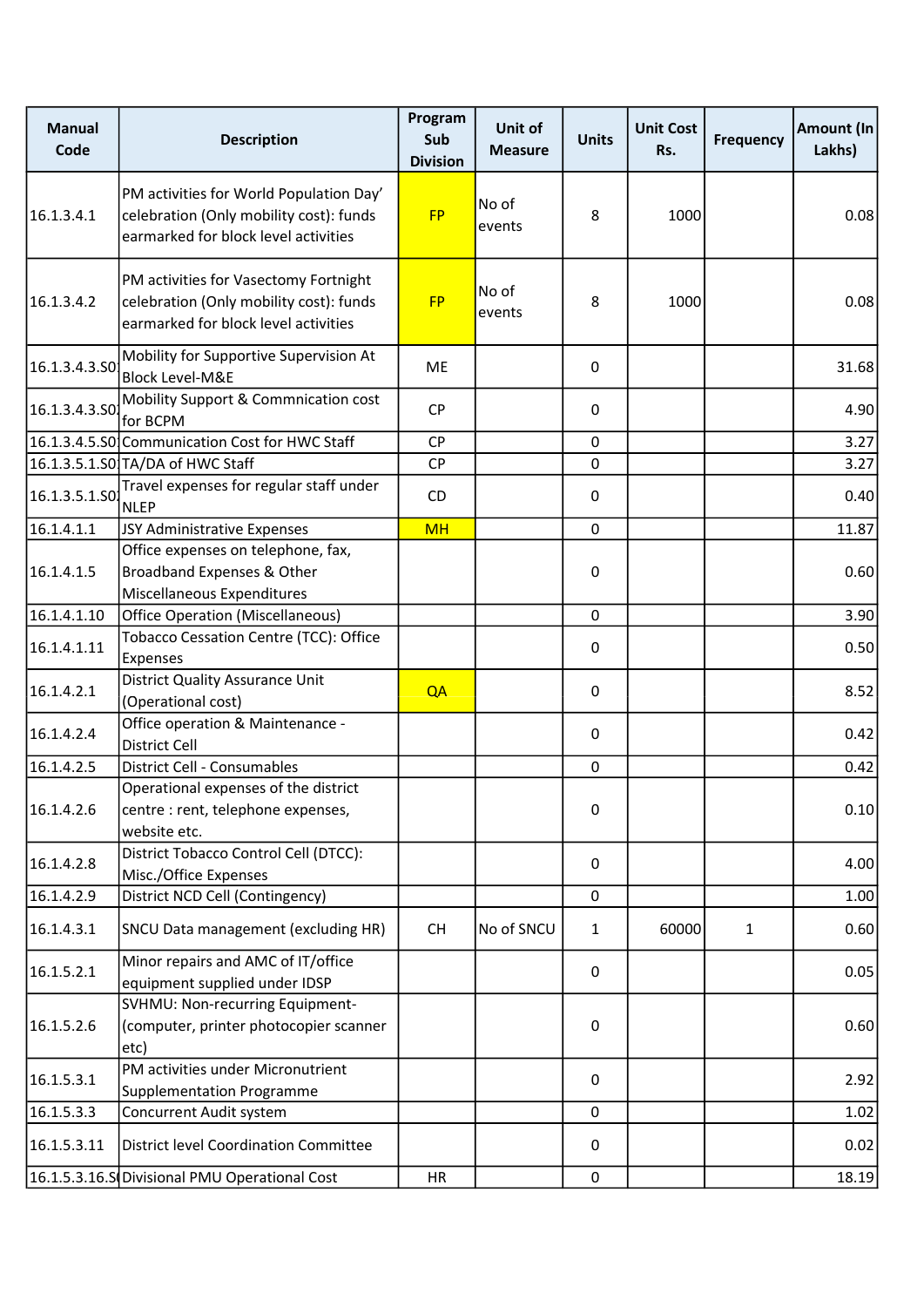| <b>Manual</b><br>Code | <b>Description</b>                                                                                               | Program<br>Sub<br><b>Division</b> | Unit of<br><b>Measure</b> | <b>Units</b> | <b>Unit Cost</b><br>Rs. | <b>Frequency</b> | Amount (In<br>Lakhs) |
|-----------------------|------------------------------------------------------------------------------------------------------------------|-----------------------------------|---------------------------|--------------|-------------------------|------------------|----------------------|
|                       | DPMU Operational Cost (inclusive of Rs.<br>16.1.5.3.16.S 10000/ district / month for RBSK DEIC<br>Manager TA DA) |                                   |                           | 1            |                         |                  | 13.11                |
|                       | 16.1.5.3.16.S BPMU Oprational Cost                                                                               |                                   |                           | 8            |                         |                  | 15.88                |
|                       | 16.1.5.3.16.S Oprational Cost for RBSK                                                                           | <b>RBSK</b>                       | No of DEIC<br>Manager     | 0            | 10000                   | 1                | 0.10                 |
|                       | 16.1.5.3.16.S Operational cost of RBSK-MHT                                                                       | <b>RBSK</b>                       | No of teams               | $\mathbf{0}$ | 1500                    | 1                | 0.24                 |
| 16.1.5.3.16.5         | Office & Administrative Expence for<br>State & District Rabies Program                                           |                                   |                           | 0            |                         |                  | 0.08                 |
| 16.1.5.3.16.S         | Office operational cost & other office<br>expences unedr NPCB                                                    | <b>NCD</b>                        |                           | 0            |                         |                  | 0.93                 |
| 16.1.5.3.16.S         | Annual Maint. & operation of WIC/WIF<br>at state and division level under RI                                     | R <sub>l</sub>                    |                           | 0            |                         |                  | 0.80                 |
| 16.1.5.3.16.5         | Electrictity Bill of WIC/WIF at state and<br>division level under RI                                             | <b>RI</b>                         |                           | 0            |                         |                  | 2.00                 |
| 16.1.5.3.16.S         | Pol & Opex of DG set of Vaccine Storage<br>at state and division level under RI                                  | R <sub>l</sub>                    |                           | 0            |                         |                  | 2.00                 |
|                       | Pol & Opex of DG set of Vaccine Storage<br>16.1.5.3.16.S. at District level & other Cold Chain Point<br>under RI | R <sub>l</sub>                    |                           | 0            |                         |                  | 0.70                 |
| 16.2.1.S01            | Divisional Data Assistant                                                                                        | FP / PNDT No.                     |                           | $\mathbf{1}$ |                         |                  | 3.20                 |
| 16.2.2.S02            | Division Level Mobility Support for PNDT<br>Team                                                                 | FP / PNDT Lumpsum                 |                           | 0            | 10000                   |                  | 0.10                 |
| 16.3.2.S01            | Mobility Support for HMIS & MCTS Block<br>Level                                                                  | <b>MIS</b>                        |                           | 0            |                         |                  | 0.29                 |
| 16.3.2.S02            | Mobility Support for HMIS & MCTS<br>Division Level                                                               | <b>MIS</b>                        |                           | 0            |                         |                  | 1.88                 |
| 16.3.3.501            | Operational cost for HMIS & MCTS-AMC                                                                             | <b>MIS</b>                        |                           | 0            |                         |                  | 0.88                 |
| 16.3.3.502            | Operational cost for HMIS & MCTS-<br>Internet                                                                    | <b>MIS</b>                        |                           | 0            |                         |                  | 1.50                 |
| 16.3.3.503            | Operational cost for HMIS & MCTS-Office<br>Expenditure                                                           | <b>MIS</b>                        |                           | 0            |                         |                  | 1.98                 |
| 16.3.3.504            | Operational cost for HMIS & MCTS-<br>Recurring Charges for ANMOL Tablet                                          | <b>MIS</b>                        |                           | 365          |                         |                  | 13.14                |
|                       | 16.4.1.1.S06 Divisional Project Manager                                                                          | <b>PM</b>                         |                           | $\mathbf{1}$ |                         |                  | 11.70                |
|                       | 16.4.1.1.S07 Divisional Accounts Manager                                                                         | PM                                |                           | 1            |                         |                  | 8.74                 |
|                       | 16.4.1.1.S08 Office Assistant-Div PMU                                                                            | PM                                |                           | $\mathbf{1}$ |                         |                  | 3.15                 |
|                       | 16.4.1.1.S09 Chowkidar Cum Peon-Div PMU                                                                          | PM                                |                           | 0            |                         |                  | 2.83                 |
|                       | 16.4.1.1.S10 Driver- Div PMU                                                                                     | PM                                |                           | 1            |                         |                  | 3.15                 |
|                       | 16.4.1.3.5.S0 Regional Coordinator CP                                                                            | PM                                |                           | $\pmb{0}$    |                         |                  | 6.46                 |
|                       | 16.4.2.1.1.S0 District Programme Manager                                                                         | PM                                |                           | $\mathbf{1}$ |                         |                  | 6.39                 |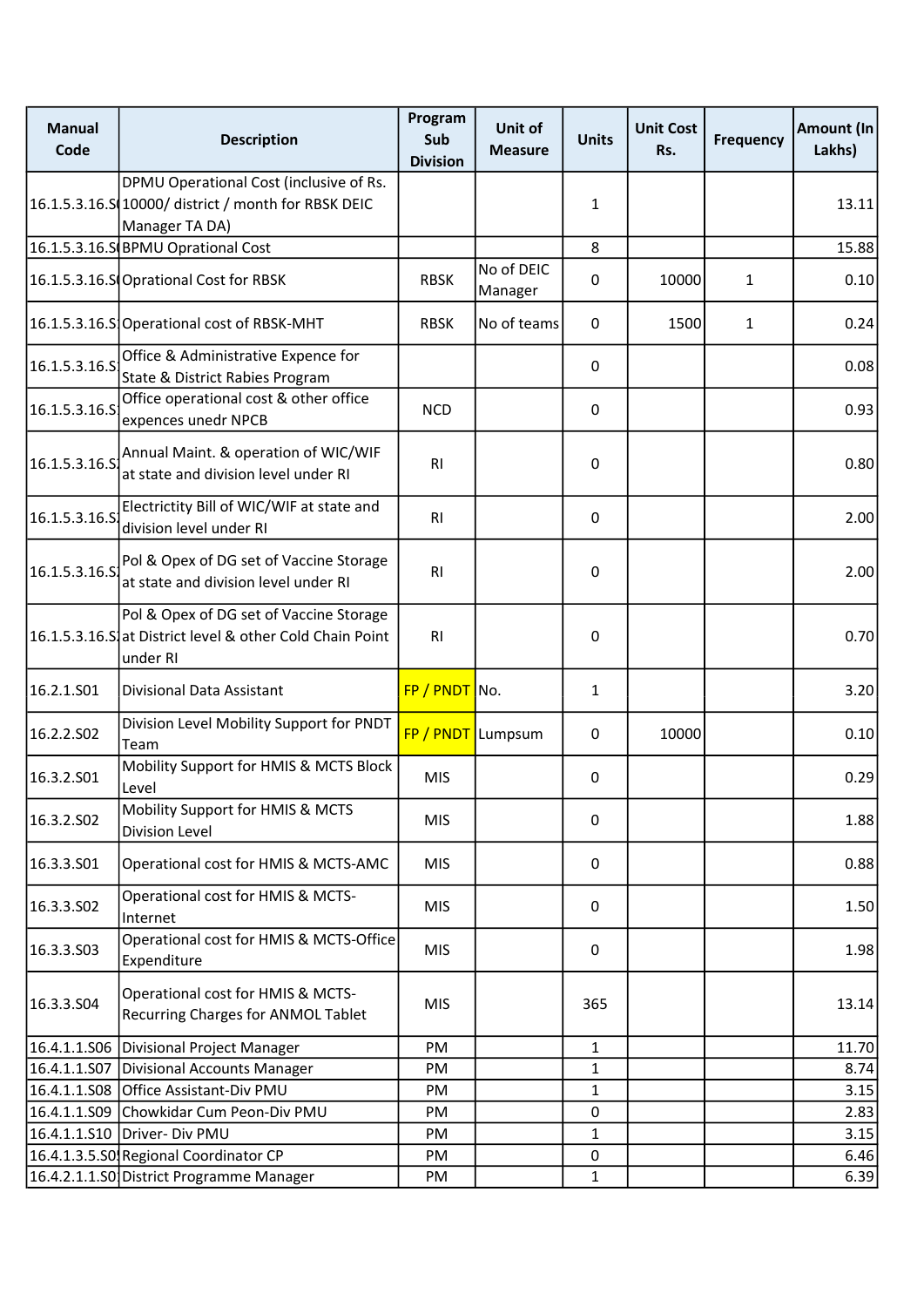| <b>Manual</b><br>Code    | <b>Description</b>                                                           | Program<br>Sub<br><b>Division</b> | Unit of<br><b>Measure</b> | <b>Units</b>   | <b>Unit Cost</b><br>Rs. | <b>Frequency</b> | <b>Amount (In</b><br>Lakhs) |
|--------------------------|------------------------------------------------------------------------------|-----------------------------------|---------------------------|----------------|-------------------------|------------------|-----------------------------|
|                          | 16.4.2.1.1.S0 District Community Process Manager                             | PM                                |                           | 1              |                         |                  | 5.23                        |
|                          | 16.4.2.1.1.SO District Accounts Manager                                      | PM                                |                           | $\mathbf{1}$   |                         |                  | 5.36                        |
|                          | 16.4.2.1.1.SO District Data Cum Account Assistant                            | PM                                |                           | 1              |                         |                  | 3.61                        |
|                          | 16.4.2.1.1.SO DEIC manager                                                   | <b>RBSK</b>                       |                           | $\mathbf{1}$   |                         |                  | 5.27                        |
|                          | 16.4.2.1.1.SO Support Staff                                                  | PM                                |                           | 1              |                         |                  | 1.76                        |
|                          | 16.4.2.1.2.S0 District Consultant (MH)                                       | MH                                |                           | 1              |                         |                  | 3.60                        |
|                          | 16.4.2.1.2.SO District Hospital Quality Manager                              | QA                                |                           | $\overline{2}$ |                         |                  | 9.49                        |
|                          | 16.4.2.1.2.SO District Consultant Quality Assurance                          | QA                                |                           | 1              |                         |                  | 6.09                        |
|                          | 16.4.2.1.2.SO Division Consultant Public Health                              | QA                                |                           | 1              |                         |                  | 7.19                        |
|                          | 16.4.2.1.5.S0 M & E Officer                                                  |                                   |                           | 0              |                         |                  | 5.95                        |
|                          | 16.4.2.1.5.SO M & E Assistant                                                |                                   |                           | 0              |                         |                  | 1.98                        |
|                          | 16.4.2.1.7.S0 Accountant District Hospital                                   | <b>FD</b>                         |                           | $\mathbf{1}$   |                         |                  | 2.95                        |
|                          | 16.4.2.1.8.S0 Programme cum Admin. Asst.                                     | QA                                |                           | $\overline{a}$ |                         |                  | 4.32                        |
| 16.4.2.1.11.S QI Mentors |                                                                              | MH                                |                           | $\mathbf{1}$   |                         |                  | 5.80                        |
|                          | 16.4.2.2.2.S0 District Epidemiologist-CD-IDSP                                | CD                                |                           | 0              |                         |                  | 8.75                        |
|                          | 16.4.2.2.2.S0 District Leprosy Consultant-CD-NLEP                            | <b>CD</b>                         |                           | 0              |                         |                  | 5.80                        |
|                          | 16.4.2.2.2.S0 District VBD Consultant                                        | CD                                |                           | 0              |                         |                  | 5.12                        |
|                          | 16.4.2.2.4.SOSr PMDT-TB HIV Coodinators                                      | <b>CD</b>                         |                           | 0              |                         |                  | 4.47                        |
|                          | 16.4.2.2.4.S0 PPM Coordinator                                                | CD                                |                           | $\mathbf 0$    |                         |                  | 4.48                        |
|                          | 16.4.2.2.4.S0 District Programme Coordinator                                 | CD                                |                           | 0              |                         |                  | 5.33                        |
|                          | 16.4.2.2.5.S0 District Data Manager-CD-IDSP                                  | <b>CD</b>                         |                           | 0              |                         |                  | 3.57                        |
|                          | 16.4.2.2.5.SO Statistical Asst. DRTB Centre                                  | CD                                |                           | $\pmb{0}$      |                         |                  | 4.21                        |
|                          | 16.4.2.2.6.S0 Senior Treatment Supervisor (STS)                              | <b>CD</b>                         |                           | 0              |                         |                  | 72.94                       |
|                          | 16.4.2.2.6.S0 Senior TB Lab Supervisor (STLS)                                | <b>CD</b>                         |                           | 0              |                         |                  | 30.90                       |
|                          | 16.4.2.2.7.S0 Accountant- Full time                                          | CD                                |                           | 0              |                         |                  | 3.65                        |
|                          | 16.4.3.1.1.S0 Block Programme Manager                                        | PM                                |                           | 8              |                         |                  | 30.78                       |
|                          | 16.4.3.1.1.50 Block Account Manager                                          |                                   |                           | 8              |                         |                  | 25.43                       |
|                          | 16.4.3.1.1.SO Block Community Process Manager                                |                                   |                           | $\mathbf 0$    |                         |                  | 20.70                       |
|                          | 16.4.3.1.9.S0 Data Entry Operator-HR                                         |                                   |                           | $\overline{2}$ |                         |                  | 4.94                        |
|                          | 16.4.3.1.9.50 Data Entry Operator-MCTS OPR 820 MIS                           | <b>MIS</b>                        |                           | 8              |                         |                  | 19.69                       |
|                          | 16.4.3.1.9.S0 Data Entry Operator-MIS Outsource                              | <b>MIS</b>                        |                           |                |                         |                  | 2.94                        |
|                          | 16.4.3.1.9.S0 Data Entry Operator-RI                                         | RI                                |                           | 0              |                         |                  | 2.26                        |
|                          | 16.4.3.1.9.SO Data Entry Operator-RNTCP                                      | PM                                |                           | 0              |                         |                  | 3.29                        |
|                          | 16.4.3.1.9.S1 Data Entry Operator-CD-IDSP                                    | <b>CD</b>                         |                           | $\mathbf 0$    |                         |                  | 2.25                        |
|                          | 16.4.3.1.9.51 Data Entry Operator-NBCP-District                              | <b>NCD</b>                        |                           | $\mathbf 0$    |                         |                  | 1.45                        |
| 17.2.1                   | Telemedicine/ teleconsultation facility<br>under Ayushman Bharat H&WC        |                                   |                           | 0              |                         |                  | 23.64                       |
| 17.4                     | E-rakt kosh- refer to strengthening of<br>blood services guidelines          | <b>BLOOD</b><br><b>CELL</b>       | No of<br>Facility         | $\mathbf 0$    | 1000                    | 12               | 0.12                        |
| 17.8.S05                 | Internet Cost to ASHA & AF at HWC                                            |                                   |                           | $\mathbf 0$    |                         |                  | 6.91                        |
| 18.11                    | Increasing accessibility and avail of FP<br>services at pub health providers |                                   |                           | 22             |                         |                  | 1.43                        |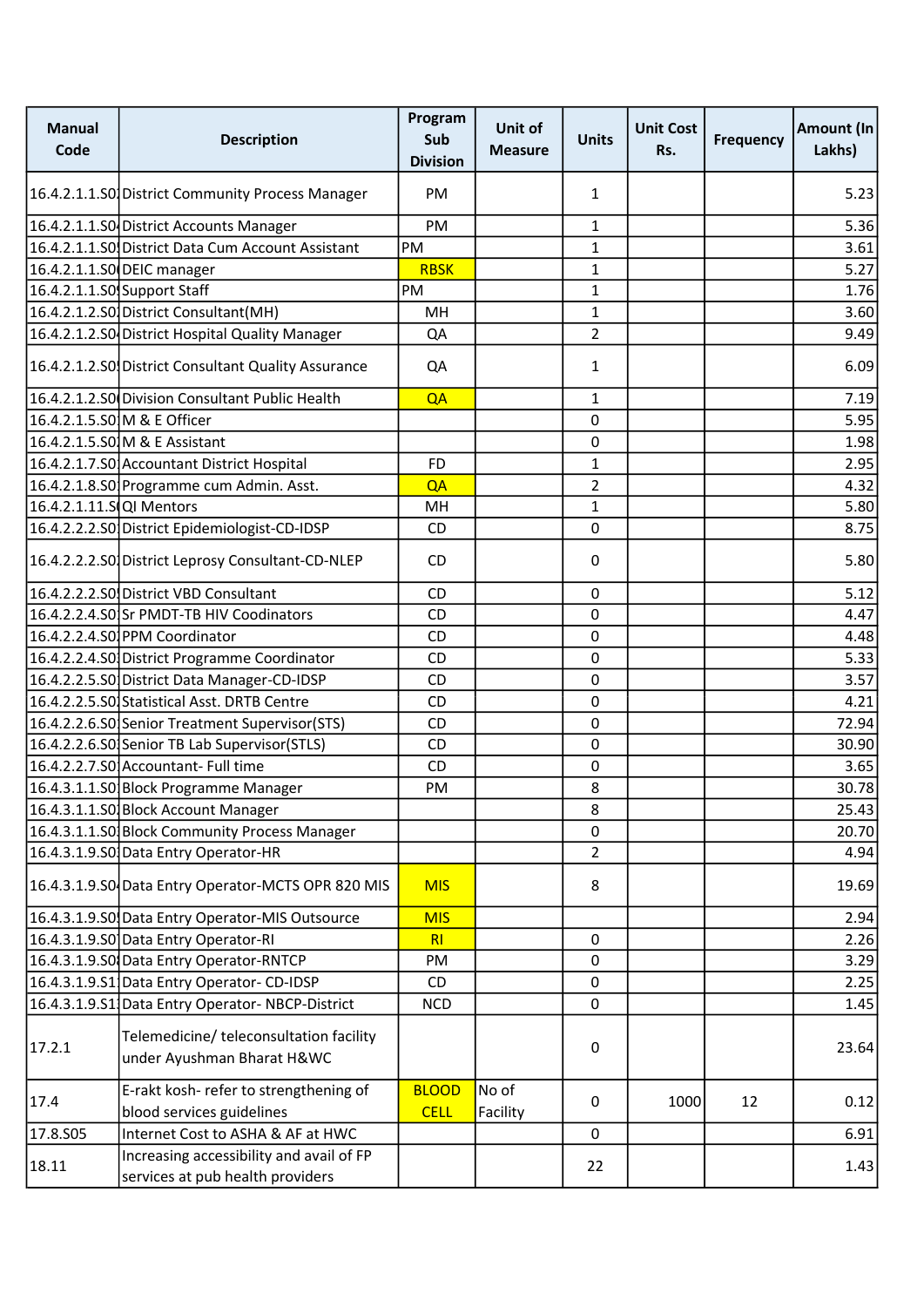| <b>Manual</b><br>Code | <b>Description</b>                                                      | Program<br>Sub<br><b>Division</b> | Unit of<br><b>Measure</b> | <b>Units</b> | <b>Unit Cost</b><br>Rs. | <b>Frequency</b> | Amount (In<br>Lakhs) |
|-----------------------|-------------------------------------------------------------------------|-----------------------------------|---------------------------|--------------|-------------------------|------------------|----------------------|
| 18.17                 | Counseling training for Service Provider                                | <b>FP</b>                         | No of<br><b>Batches</b>   | $\mathbf{1}$ | 49540                   |                  | 0.50                 |
| 18.23                 | <b>NBSU &amp; NBCC Register</b>                                         | <b>CH</b>                         | No of<br>register         | 33           | 350                     | $\mathbf{1}$     | 0.12                 |
| 18.29                 | <b>Uniform Case Sheet of Pediatrics</b>                                 | <b>CH</b>                         | No of<br>format           | 6608         | 14                      | $\mathbf{1}$     | 0.93                 |
| U.1.3.1               | <b>Operational Expenses of UPHCs</b><br>(excluding rent)                | <b>NUHM</b>                       | No.'s                     | 26           | 8000                    | 12               | 24.96                |
| U.1.3.3               | <b>Operational Expenses of Health Kiosks</b>                            | <b>NUHM</b>                       | No.'s                     | 6            | 5000                    | 12               | 3.60                 |
| U.2.1.2.S01           | Vehicle for RBSK Urban                                                  | <b>RBSK</b>                       | No of<br>Vehicles         | 3            | 33000                   | 6                | 5.94                 |
| U.2.2.1               | Mobility support for ANM/LHV                                            | <b>NUHM</b>                       | No.'s                     | 97           | 500                     | 12               | 5.82                 |
| U.2.3.1               | <b>UHNDs</b>                                                            | <b>NUHM</b>                       | No.'s                     | 97           | 1000                    | 12               | 11.64                |
| U.2.3.2               | Special outreach camps in slums/<br>vulnerable areas                    | <b>NUHM</b>                       | No.'s                     | 26           | 3250                    | 12               | 10.14                |
| U.3.1.1.1             | Incentives for routine activities                                       | <b>NUHM</b>                       |                           | 230          |                         |                  | 55.20                |
| U.3.1.1.2             | ASHA incentives for Ayushman Bharat<br>Health & Wellness Centres (H&WC) | <b>NUHM</b>                       |                           | 166          |                         |                  | 19.92                |
| U.3.1.1.3.501         | Incentive for Health Promotion Day for<br><b>ASHAs</b>                  | <b>NUHM</b>                       | No.'s                     | 230          | 200                     | 12               | 5.52                 |
| U.3.1.1.4             | ASHA Incentive for JSY & Awards for best<br>Performing Urban ASHA       | <b>NUHM</b>                       |                           | 4000         |                         |                  | 12.08                |
| U.3.1.2.S02           | ASHA HBNC Module 6 & 7 Training                                         | <b>NUHM</b>                       | No.'s                     | 8            | 88200                   | $\mathbf{1}$     | 7.06                 |
| U.3.1.3.1             | Other Non-Monetary Incentives Costs<br>(badge, uniform, ID, etc.)       | <b>NUHM</b>                       | No.'s                     | 230          | 500                     | 1                | 1.15                 |
| U.4.1.1.1             | Untied grants to UPHCs Government<br><b>Building</b>                    | <b>NUHM</b>                       | No.'s                     | $\mathbf{1}$ | 175000                  | $\mathbf{1}$     | 1.75                 |
| U.4.1.1.2             | Untied grants to UPHCs Rented Building                                  | <b>NUHM</b>                       | No.'s                     | 25           | 100000                  | $\mathbf{1}$     | 25.00                |
| U.4.1.4               | Untied grants to MAS                                                    | <b>NUHM</b>                       | No.'s                     | 230          | 5000                    | $\mathbf{1}$     | 11.50                |
| U.5.1.4.1             | Rent for UPHC                                                           | <b>NUHM</b>                       | No.'s                     | 25           | 17325                   | 12               | 51.98                |
| U.6.2.1.1             | Procurement of drugs for AB-H&WCs                                       | <b>NUHM</b>                       | No.'s                     | 18           | 130000                  | $\mathbf{1}$     | 23.40                |
| U.6.2.1.2             | Procurement of drugs for facilities other<br>than AB-HWCs               | <b>NUHM</b>                       | No.'s                     | 8            | 130000                  | $\mathbf{1}$     | 10.40                |
| U.6.5.1               | Tablets/ software for IT support of<br>Ayushman Bharat H&WC             | <b>NUHM</b>                       |                           | 18           |                         |                  | 1.80                 |
| U.6.5.2.501           | Procurment of Medicine RBSK                                             | <b>RBSK</b>                       | No of teams               | 3            | 5000                    | $\mathbf{1}$     | 0.15                 |
| U.6.5.2.502           | Procurment of Equipments RBSK                                           | <b>RBSK</b>                       | No of teams               | 3            | 15000                   | $\mathbf{1}$     | 0.45                 |
| U.8.1.1.1             | ANMs/LHVs UPHC                                                          | <b>NUHM</b>                       |                           | 84           |                         |                  | 162.95               |
| U.8.1.2.1             | Staff nurse UPHC                                                        | <b>NUHM</b>                       |                           | 38           |                         |                  | 112.47               |
| U.8.1.3.1             | Lab Technicians UPHC                                                    | <b>NUHM</b>                       |                           | 26           |                         |                  | 61.89                |
| U.8.1.4.1             | Pharmacists UPHC                                                        | <b>NUHM</b>                       |                           | 26           |                         |                  | 79.15                |